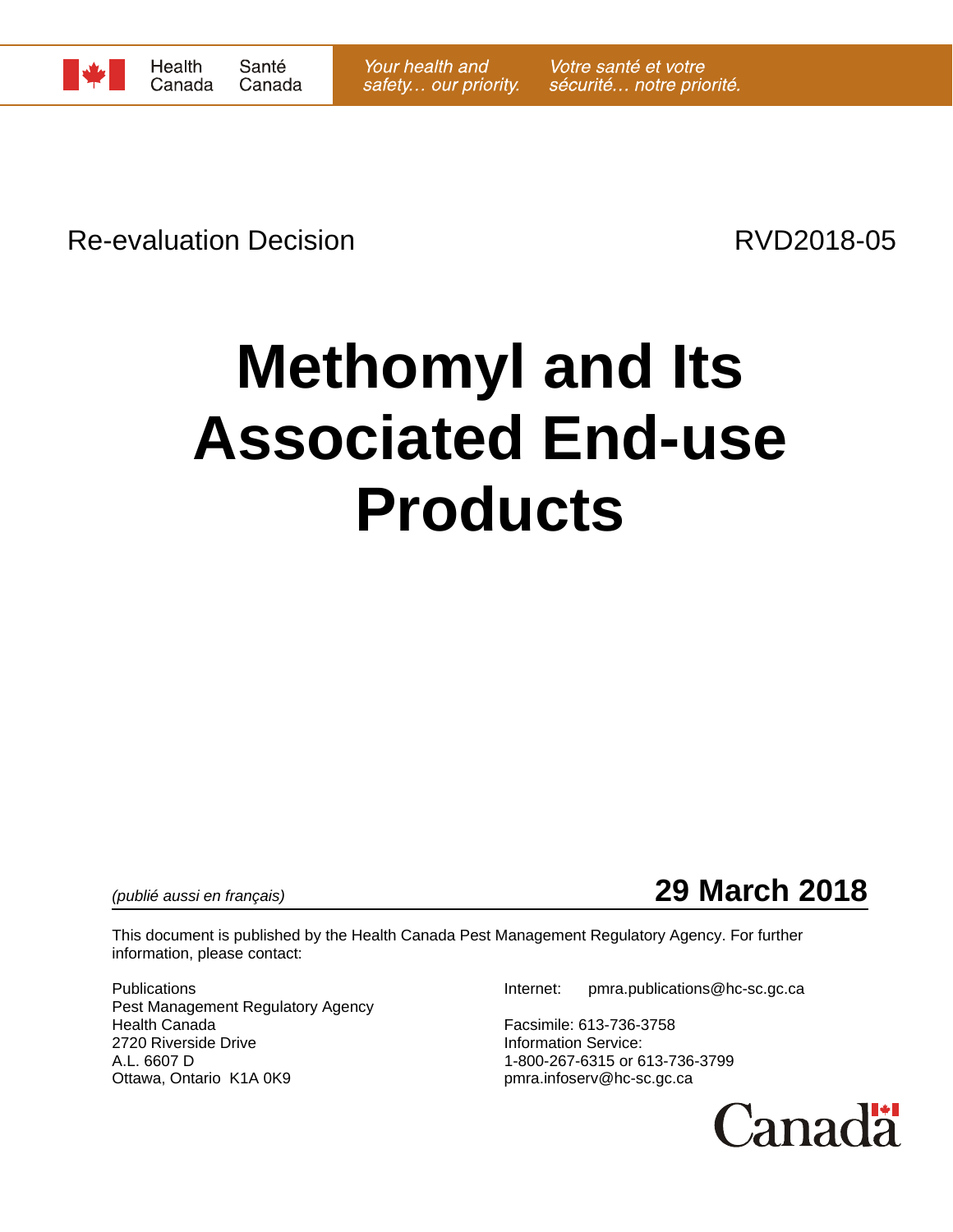ISSN: 1925-1017 (print) 1925-1025 (online)

Catalogue number: H113-28/2018-5E (print version) H113-28/2018-5E-PDF (PDF version)

#### **© Her Majesty the Queen in Right of Canada, represented by the Minister of Health Canada, 2018**

All rights reserved. No part of this information (publication or product) may be reproduced or transmitted in any form or by any means, electronic, mechanical, photocopying, recording or otherwise, or stored in a retrieval system, without prior written permission of the Minister of Public Works and Government Services Canada, Ottawa, Ontario K1A 0S5.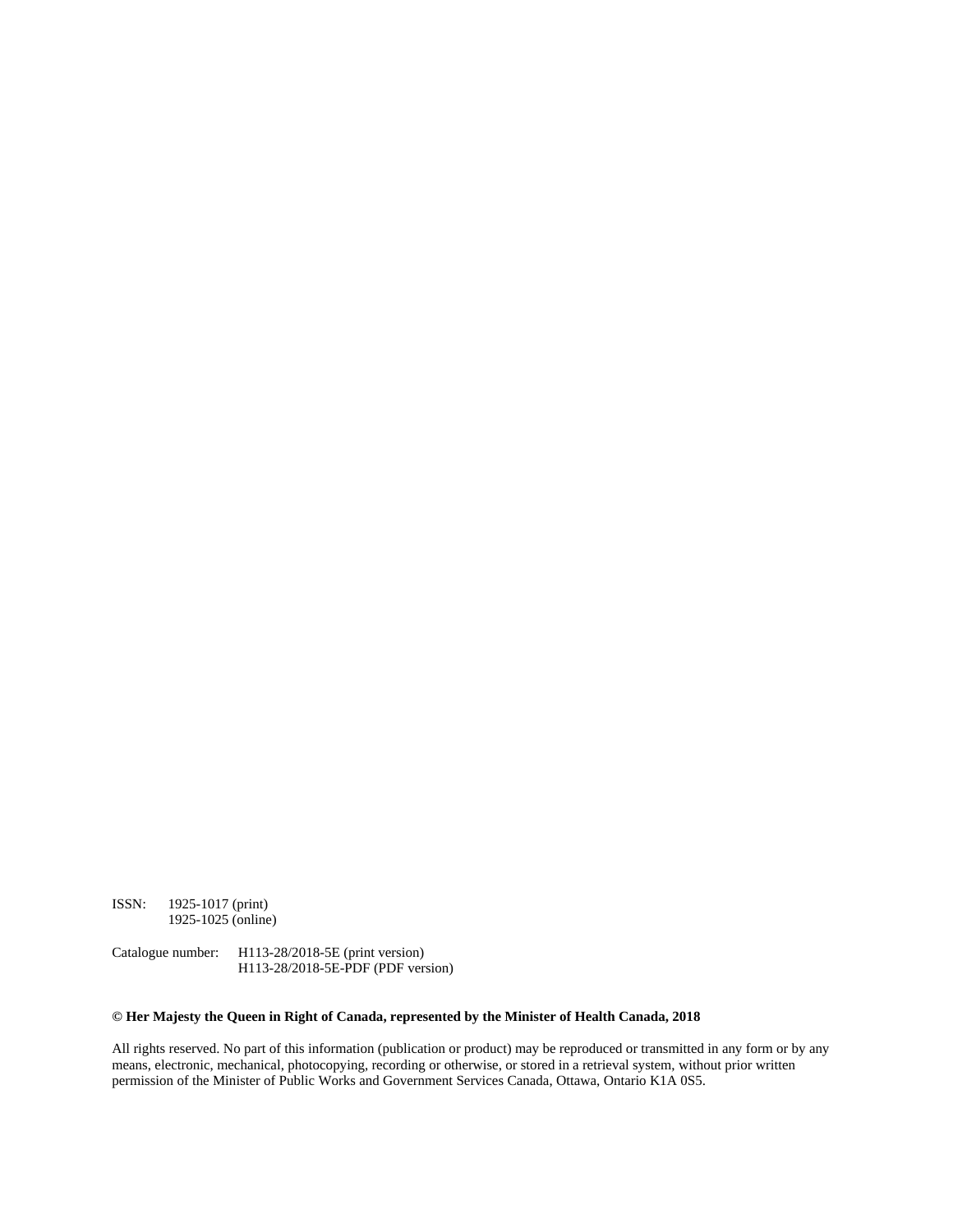# **Table of Contents**

| 1.0          |                                                                                   |  |
|--------------|-----------------------------------------------------------------------------------|--|
| 1.1          |                                                                                   |  |
| 1.2          |                                                                                   |  |
| 1.2.1        |                                                                                   |  |
| 1.2.2        |                                                                                   |  |
| 1.2.3        |                                                                                   |  |
| 1.3          |                                                                                   |  |
| 2.0          |                                                                                   |  |
| 3.0          |                                                                                   |  |
|              |                                                                                   |  |
|              |                                                                                   |  |
| Table 1      | Registered commercial and/or restricted class uses of methomyl in Canada as of    |  |
|              |                                                                                   |  |
| Table 2      | Products containing methomyl that are registered in Canada as of 3 August 2017 12 |  |
| Appendix II  |                                                                                   |  |
| Appendix III |                                                                                   |  |
| Appendix IV  |                                                                                   |  |
| Table 1      |                                                                                   |  |
| Table 2      |                                                                                   |  |
| Appendix V   |                                                                                   |  |
| Table 1      | Major groundwater and surface water model inputs for assessment of methomyl. 35   |  |
| Table 2      | Level 1 aquatic ecoscenario modelling EECs (µg a.i./L) for methomyl in a water    |  |
|              |                                                                                   |  |
|              |                                                                                   |  |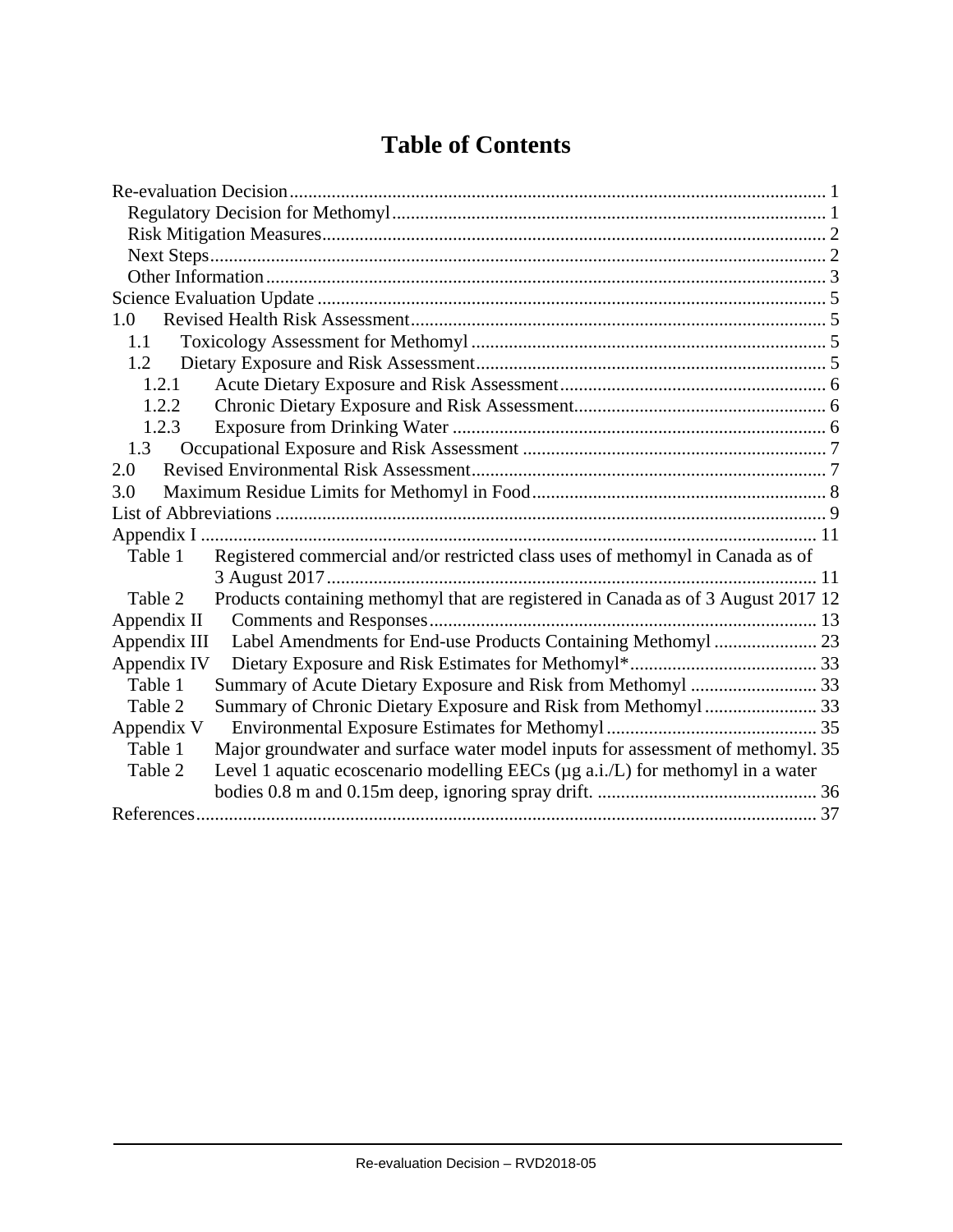# **Re-evaluation Decision**

Under the authority of the *Pest Control Products Act,* all registered pesticides must be regularly re-evaluated by Health Canada's Pest Management Regulatory Agency (PMRA) to ensure that they continue to meet current health and environmental safety standards and continue to have value. The re-evaluation considers data and information from pesticide manufacturers, published scientific reports and other regulatory agencies. The PMRA applies internationally accepted risk assessment methods as well as current risk management approaches and policies.

Methomyl is effective as both a contact and systemic insecticide in agriculture, forestry and as a granular bait in barns, poultry houses, feedlots and kennels. There are seven products containing methomyl that are currently registered in Canada under the authority of the *Pest Control Products Act*, including two technical grade active ingredients, four commercial class end-use products and one restricted class end-use product.

This document presents the re-evaluation decision<sup>[1](#page-3-0)</sup> for methomyl. All products containing methomyl that are registered in Canada are subject to this re-evaluation decision. This reevaluation decision was consulted on as Proposed Re-evaluation Decision PRVD2016-02, *Methomyl*. [2](#page-3-1) The 90 day consultation period ended on 14 April 2016. The PMRA received comments relating to the health, value and environmental risk assessments. These comments and new data/information resulted in revisions to some parts of the risk assessments (see the Science Evaluation) and subsequently changes to the proposed regulatory decision as described in PRVD2016-02. Appendix II of this document summarizes the comments received and provides the PMRA's response.

## **Regulatory Decision for Methomyl**

The PMRA has completed the re-evaluation of methomyl. Under the authority of the *Pest Control Products Act*, the PMRA is granting continued registration of products containing methomyl for sale and use in Canada. An evaluation of available scientific information found that some uses of methomyl products do not present unacceptable risks to human health or the environment when used according to the conditions of registration, including amended label directions. Certain uses of methomyl are no longer supported by the registrant and will be removed from the labels. Label amendments, as summarized below and listed in Appendix III, are required for all end-use products.

<span id="page-3-0"></span><sup>|&</sup>lt;br>|<br>| "Decision statement" as required by subsection 28(5) of the *Pest Control Products Act*.

<span id="page-3-1"></span><sup>2</sup> "Consultation statement" as required by subsection 28(2) of the *Pest Control Products Act.*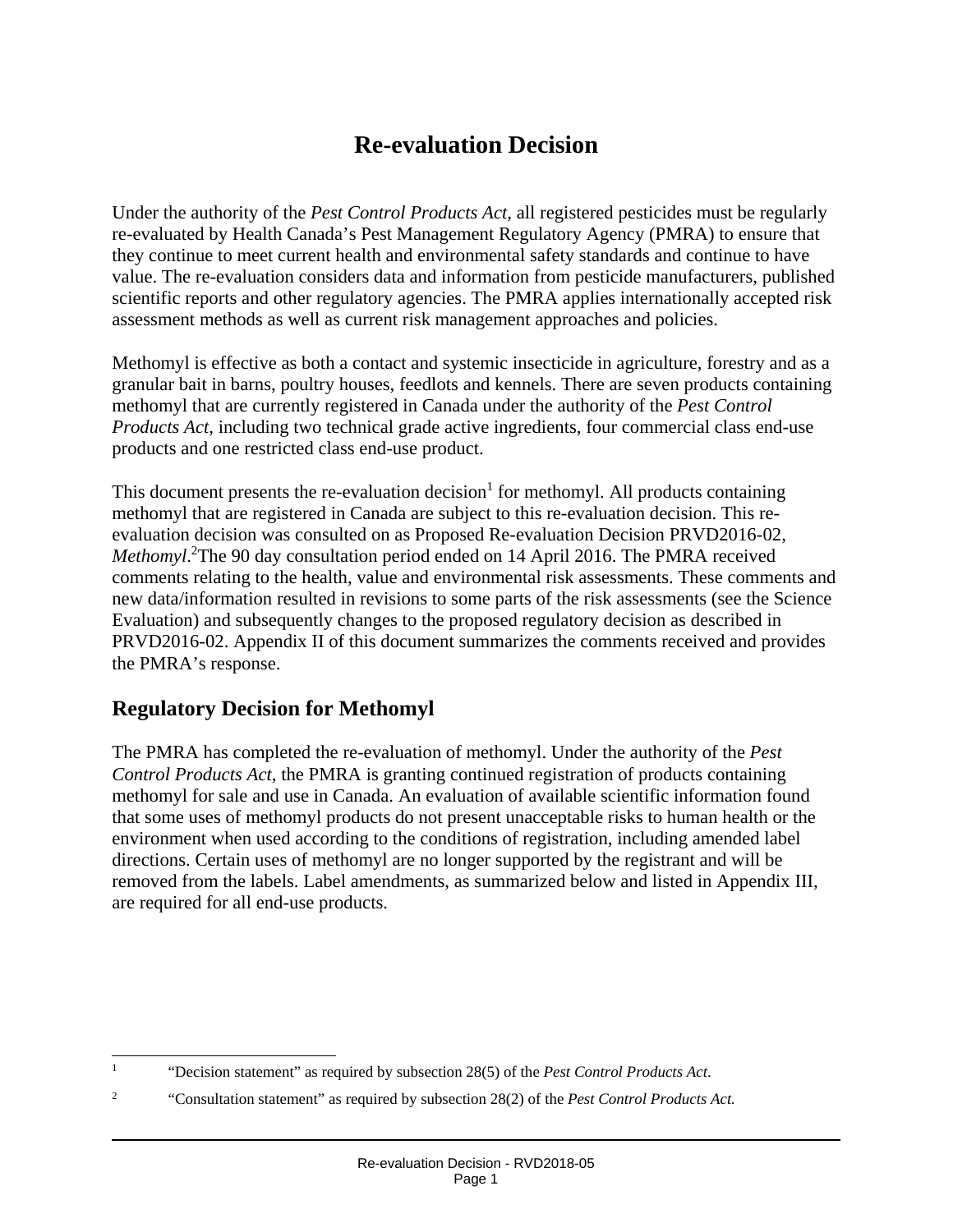## **Risk Mitigation Measures**

Registered pesticide product labels include specific direction for use. Directions include risk mitigation measures to protect human health and the environment and must be followed by law.

#### **Human Health**

To protect the general population from dietary exposure, the following risk-reduction measures are required for continued registration of methomyl in Canada:

- Removal of uses no longer supported by the registrant (apple, barley, canola, flax, lettuce, oat, potato, snap bean, tomato, tobacco, wheat, balsam fir and spruce in farm woodlots and rights-of-way)
- Permit only a single yearly application at a maximum application rate of 459 g a.i./ha on succulent shelled peas only, 563 g a.i./ha on sweet corn, 698 g a.i./ha on Brussels sprouts, and 486 g a.i./ha on broccoli, cabbage and cauliflower.
- Restrict the timing of application on broccoli, Brussels sprouts, cabbage, cauliflower and sweet corn to occur before mid-August.
- 12 hour restricted-entry interval for the restricted-class product.

#### **Environment**

- Advisory statements to inform users that methomyl is toxic to non-target organisms including bees, beneficial insects, birds, mammals, aquatic invertebrates, fish and amphibians.
- Advisory statements to minimise spray drift to areas where bees might be present.
- Advisory statements to inform users of conditions that may favour run-off and leaching.
- Spray buffer zones to protect aquatic habitats from drift.
- A statement advising that methomyl could potentially reach groundwater, particularly in areas where soils are permeable and/or the depth to the water table is shallow.

## **Next Steps**

To comply with this decision, the required mitigation measures must be implemented on all products labels sold by registrants no later than 24 months after the publication date of this decision document. Appendix I lists the products containing methomyl that are registered under the authority of the *Pest Control Products Act*.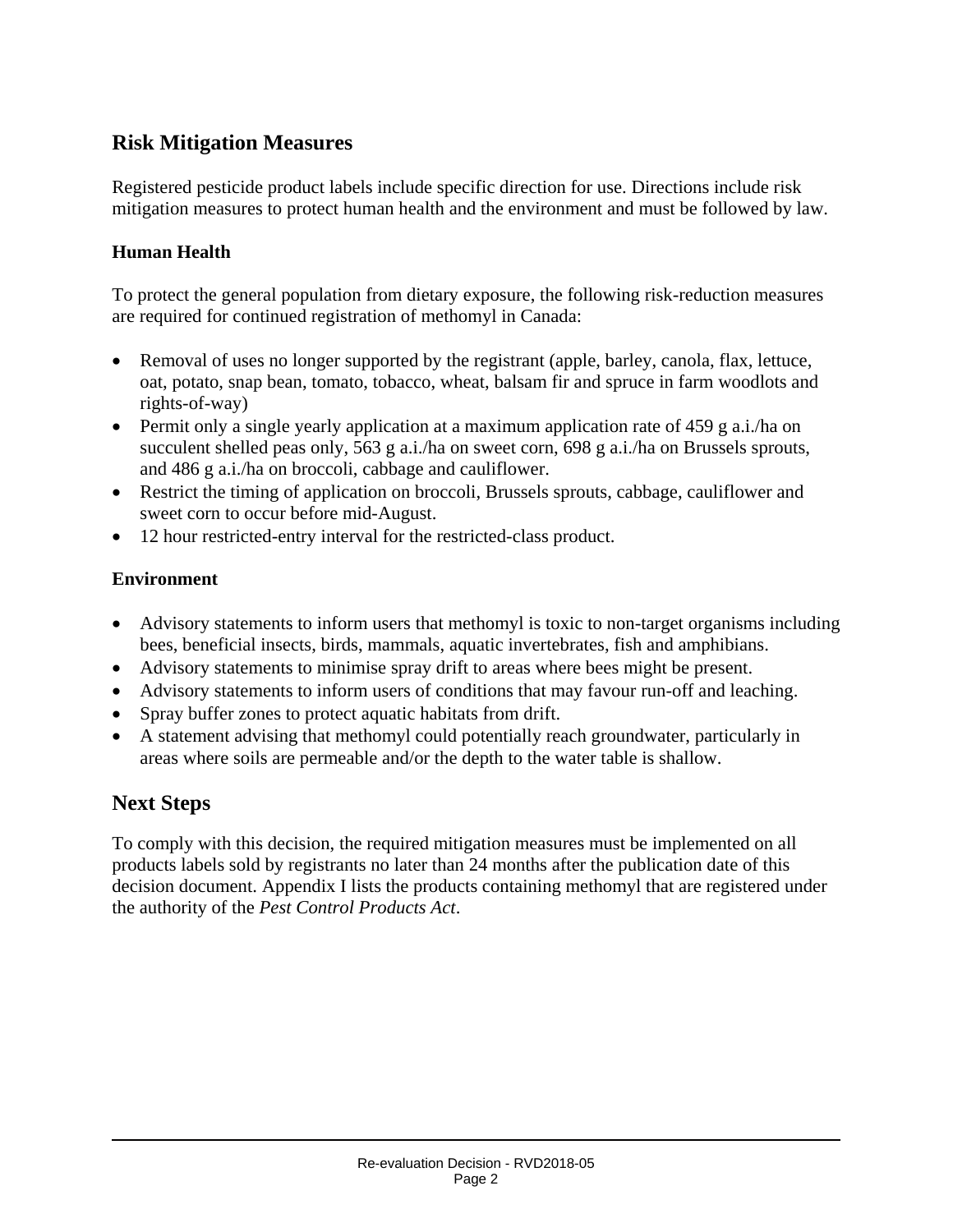## **Other Information**

Any person may file a notice of objection<sup>3</sup> regarding this decision on methomyl within 60 days from the date of publication of this Re-evaluation Decision. For more information regarding the basis for objecting (which must be based on scientific grounds), please refer to the Pesticides and Pest Management portion of the Canada.ca website (Request a Reconsideration of Decision) or contact the PMRA's Pest Management Information Service.

<span id="page-5-0"></span><sup>2</sup><br>3

As per subsection 35(1) of the *Pest Control Products Act*.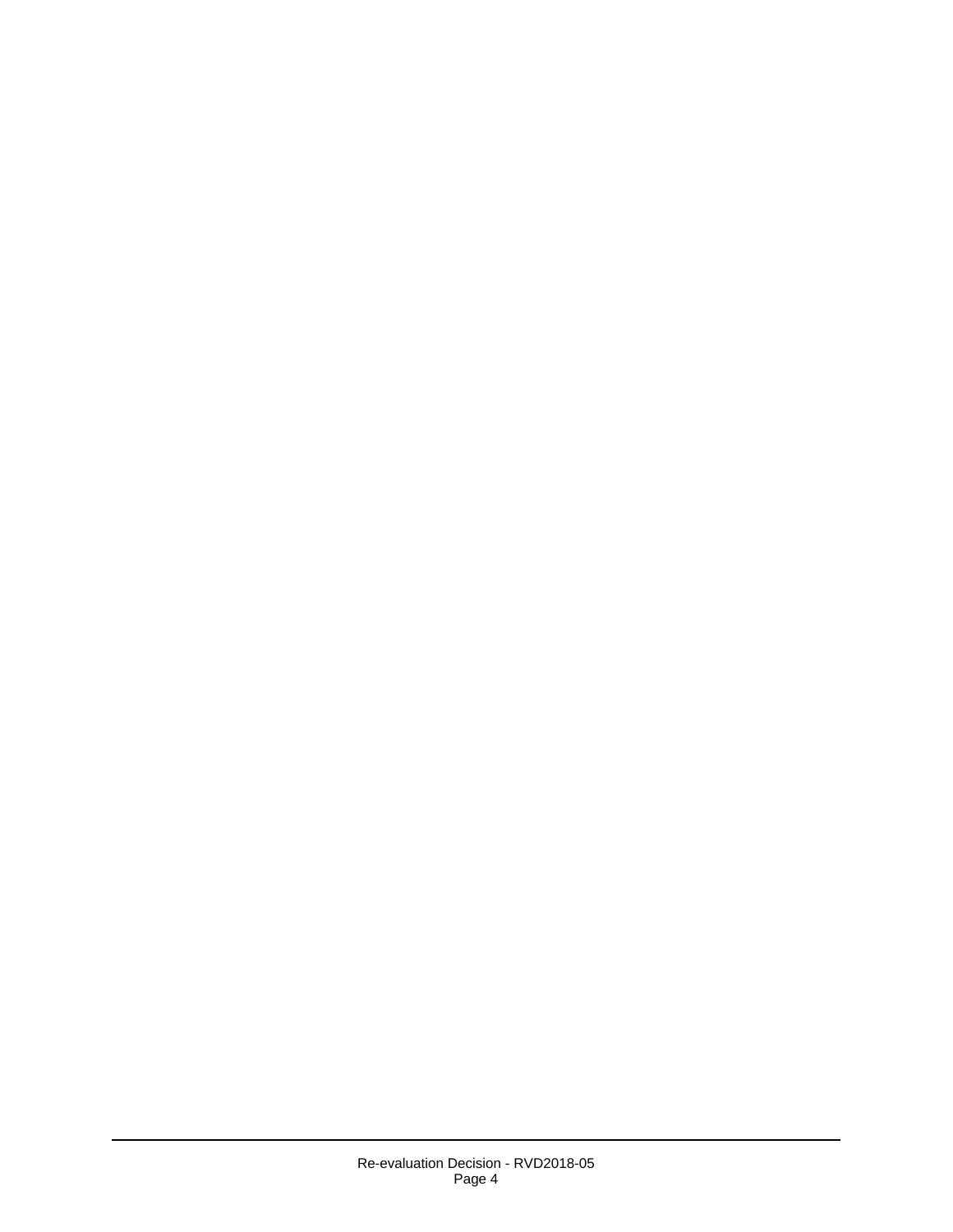# **Science Evaluation Update**

## **1.0 Revised Health Risk Assessment**

#### **1.1 Toxicology Assessment for Methomyl**

The human health risk assessment for methomyl was published in PRVD2016-02. Comments from the registrant were received during the consultation process. Overall, the comments did not have any impact on the toxicology assessment. Appendix II summarizes the comments and provides the PMRA's response to these comments.

#### **1.2 Dietary Exposure and Risk Assessment**

The dietary assessment for methomyl was published in the PRVD2016-02. The PMRA had proposed the cancellation of all food and feed uses and the revocation of all Canadian MRLs due to dietary risks of concern. Based on the comments received, the dietary risk assessment was revised to include only the food commodities that continue to be supported in Canada as a result of the re-evaluation of methomyl (that is, broccoli, Brussels sprouts, cabbage, cauliflower, sweet corn and succulent shelled peas), as well as crops for which there are MRLs for import purposes (that is, blueberry, celery and citrus fruits). Residues for all other commodities, including imports, were set at zero. In addition, revised highly refined drinking water estimates were generated, which were modelled based on a single application occurring before mid-August for all crops except succulent shelled peas, and two applications occurring between April and May for Christmas trees (see Section 1.2.3).

Sufficient information was available to adequately assess the dietary exposure and risk to methomyl. Acute and chronic dietary (food and drinking water) exposure and risk assessments for methomyl were conducted using the Dietary Exposure Evaluation Model - Food Commodity Intake Database™ (DEEM-FCID™; Version 4.02, 05-10-c) program, which incorporates food consumption data from the National Health and Nutrition Examination Survey/What We Eat in America (NHANES/WWEIA) dietary survey for the years 2005-2010 available through Centers for Disease Control and Prevention's National Center for Health Statistics. For more information on dietary risk, see Appendix IV.

The acute and chronic exposure estimates are considered to be highly refined (more precise) as monitoring residues, percent crop treated, experimental processing factors and domestic/import data were used to the extent possible.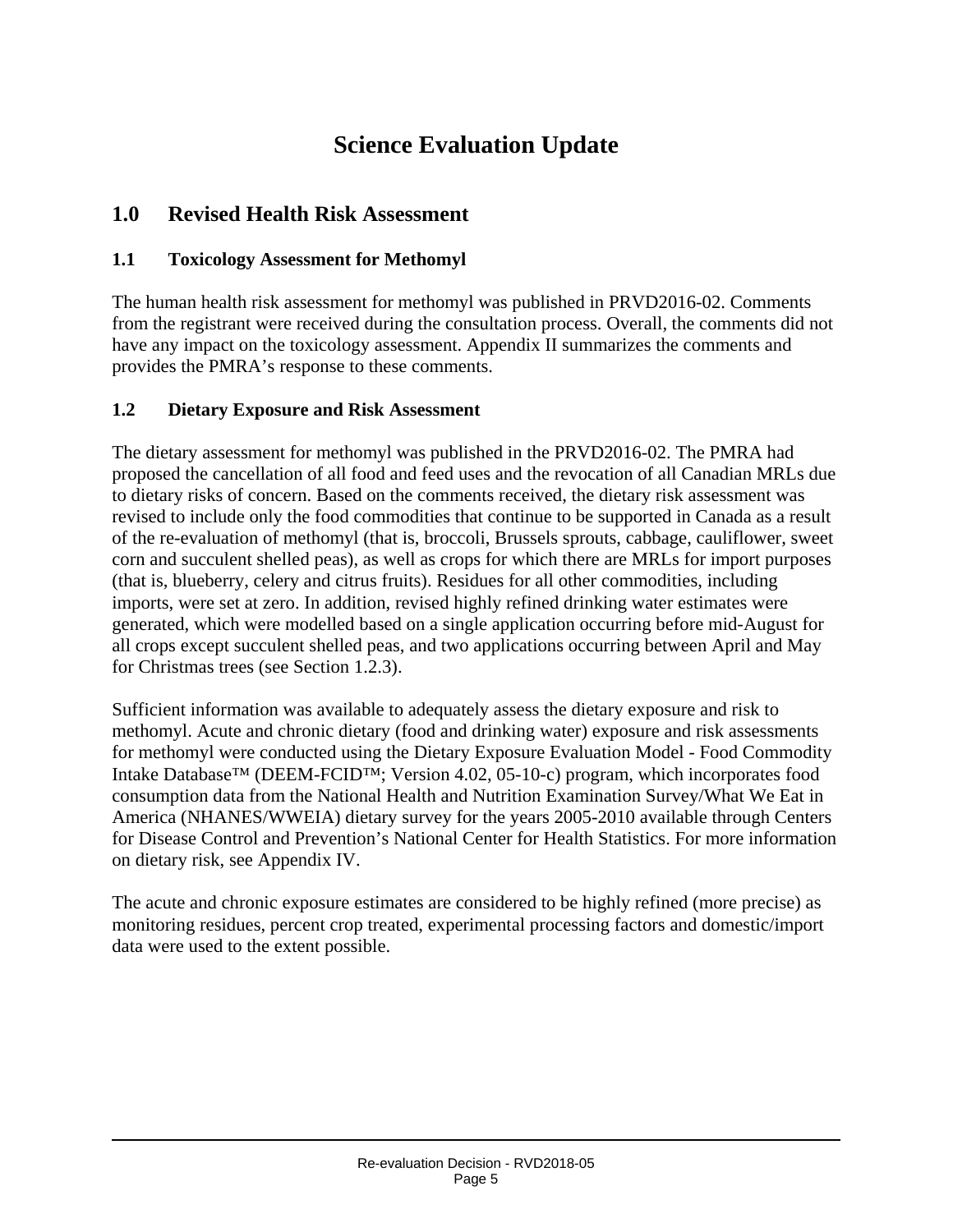## **1.2.1 Acute Dietary Exposure and Risk Assessment**

The acute dietary risk from food and drinking water was calculated considering the highest ingestion of methomyl that would be likely on any one day, and using food and water consumption, and food and water residue values. The expected intake of residues is compared to the acute reference dose (ARfD), which is the dose at which an individual could be exposed on any given day and expect no adverse health effects. When the estimated exposure is less than the ARfD, the acute dietary exposure is not of concern.

The acute probabilistic risk assessment was conducted for the general population and all subpopulations using available residue monitoring data from the United States Department of Agriculture's Pesticide Data Program (USDA PDP) for broccoli, Brussels sprouts, cabbage, cauliflower, sweet corn, succulent shelled peas, blueberries, celery and citrus fruits. In addition, the following inputs were incorporated where available: percent crop treated (PCT) information in Canada and in the United States; 100% crop treated for commodities for which no PCT information was available; available information on domestic production and import supply; and available experimental processing factors. Drinking water contribution to the exposure was accounted for by direct incorporation of the estimated environmental concentrations (EECs) distribution, obtained from water modelling (see Section 1.2.3) into the dietary exposure evaluation model (DEEM).

The acute dietary (food and drinking water) exposure estimates at the 99.9<sup>th</sup> percentile for the general population and all subpopulations ranged from 15% to 78% of the ARfD, and therefore are not of concern. Drinking water contribution accounted for 37% of the total acute exposure for the most exposed subpopulation. The detailed results are presented in Appendix IV.

#### **1.2.2 Chronic Dietary Exposure and Risk Assessment**

The average residue values from USDA's PDP monitoring data and average PCT estimates from Canada and the US were used to conduct a refined dietary risk assessment for broccoli, Brussels sprouts, cabbage, cauliflower, sweet corn, succulent shelled peas, blueberries, celery and citrus fruits. The chronic dietary risk was estimated by incorporating food and drinking water directly in the assessment using average food residues and the average EEC value of 4.4 µg a.i./L for drinking water (see Section 1.2.3).

The chronic dietary (food and drinking water) exposure estimates for the general population and all subpopulations ranged from 9% to 48% of the ADI, and therefore are not of concern. Drinking water contribution accounted for 98% of the total chronic exposure for the most exposed subpopulation. The detailed results are presented in Appendix IV.

#### **1.2.3 Exposure from Drinking Water**

Residues of methomyl in potential drinking water sources were estimated from modelling, as described below.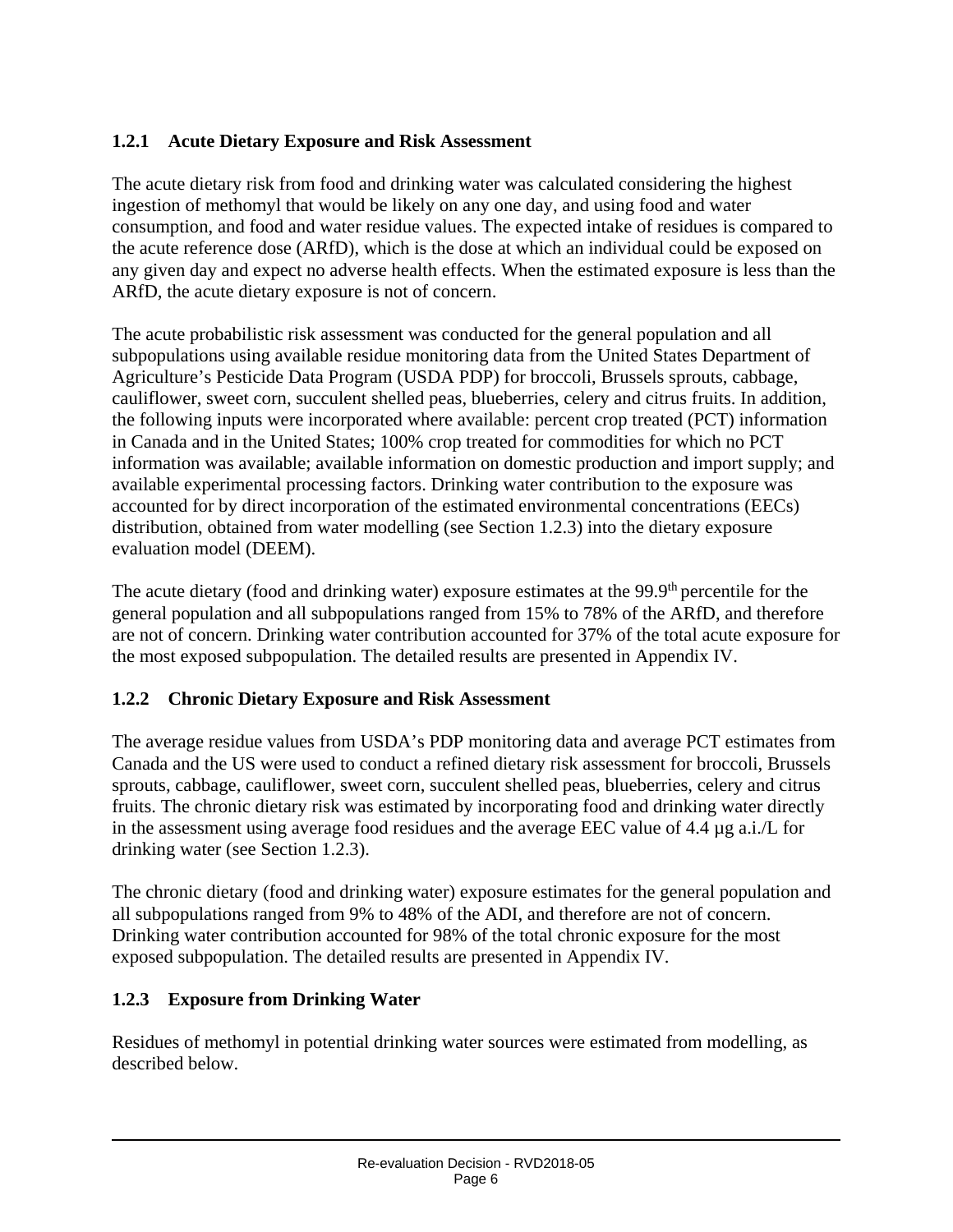## **1.2.3.1 Concentrations in Drinking Water**

Refined EECs were calculated using the Pesticides in Water Calculator (PWC 1.52) model. Modelled crops were Brussels sprouts, broccoli, cabbage, cauliflower, succulent shelled peas and corn. The application rates modelled were a single application of 486 and 698 g a.i./ha for Brussels sprouts and 486 g a.i./ha for broccoli, cabbage and cauliflower. The application rate used for succulent shelled peas was a single application of 459 g a.i./ha, and a single application of 563 g a.i./ha was used for corn. The modelling used application dates ranging from May through October for succulent shelled peas, from May through mid-August for Brussels sprouts, broccoli, cabbage, cauliflower and corn. Modelling was also conducted for uses on Christmas trees, using two applications of 486 g a.i./ha and initial application dates between April and May. More information is provided in Appendix V.

## **1.2.3.2 Drinking Water Exposure and Risk Assessment**

Drinking water exposure estimates were combined with food exposure estimates, with EEC values incorporated directly into the dietary (food and drinking water) assessments (see Sections 1.2.1 and 1.2.2).

#### **1.3 Occupational Exposure and Risk Assessment**

No comments specific to the occupational risk assessment were received. The occupational risk assessment was updated based on the revised use pattern.

As a result of these changes, certain mitigation measures proposed in PRVD2016-02 are no longer required. See Appendix III for label amendments.

## **2.0 Revised Environmental Risk Assessment**

The newly revised label supports only a reduced list of crops. With the exception of the use on Christmas trees for which the use directions remain the same, the revised use directions for the supported crops include reduced application rates (698 g a.i./ha for cole crops, 459 g a.i./ha for succulent shelled peas, and 563 g a.i./ha for corn) and limits application to ground based equipment. Overall, exposure to spray drift is therefore reduced for terrestrial and aquatic species compared to the previously registered uses. Similarly, surface water concentrations from runoff were also recalculated for the revised use pattern based on updated methods and the reduced use rates.

The environmental risk based on the new use pattern showed exceedance of the level of concern and identified a potential risk of adverse effects to non-target terrestrial and aquatic organisms including bees, beneficial insects, birds, mammals, aquatic invertebrates, fish and amphibians. In order to mitigate the risk to aquatic systems, spray buffer zones were re-calculated and range from 5-45 m for ground application. Additional mitigation measures are included on the label to reflect the revised use patterns as listed in Appendix III.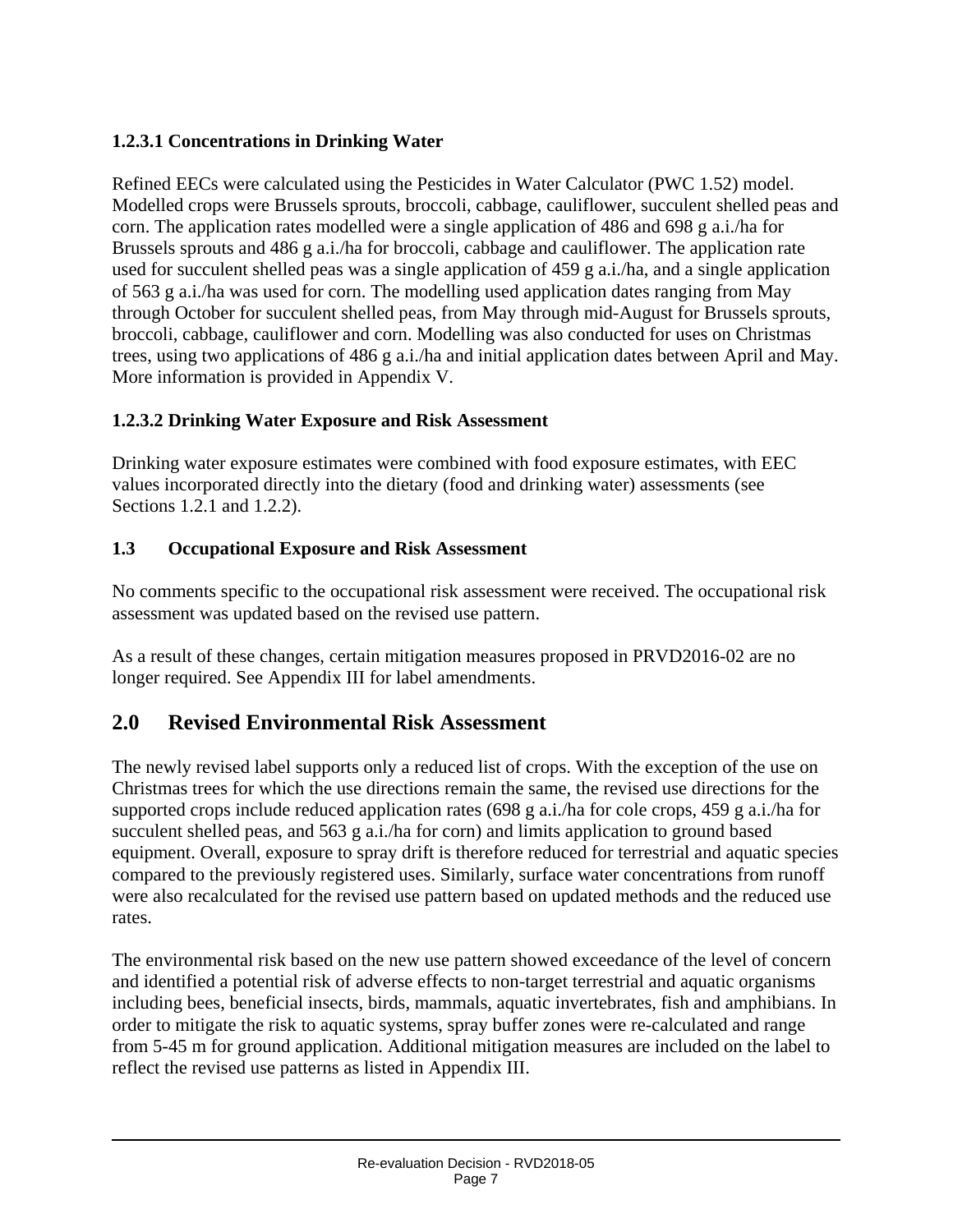## **3.0 Maximum Residue Limits for Methomyl in Food**

In general, when the re-evaluation of a pesticide has been completed, the PMRA intends to update Canadian MRLs and to remove MRLs that are no longer supported. MRLs for pesticides in/on food are specified by Health Canada's PMRA under the authority of the *Pest Control Products Act*.

Canadian MRLs for methomyl are currently specified for apples (0.5 ppm), blueberries (6 ppm), cabbages (5 ppm), celery (0.5 ppm), citrus fruits (1 ppm), grapes (4 ppm), lettuce (2 ppm), strawberries (1 ppm) and sweet corn kernels plus cob with husks removed (0.1 ppm). As a result of methomyl re-evaluation, the PMRA will:

- maintain the current MRLs for blueberries, cabbages, celery, citrus fruits and sweet corn kernels plus cob with husks removed;
- establish MRLs based on field trial studies for broccoli, Brussels sprouts, cauliflower and succulent shelled peas;
- replace the current Canadian MRLs for apples, grapes, lettuce and strawberries with riskbased MRLs at the LOQ of the CFIA enforcement method; and
- establish risk-based MRLs at the LOQ of the CFIA enforcement method for all nonregistered food commodities.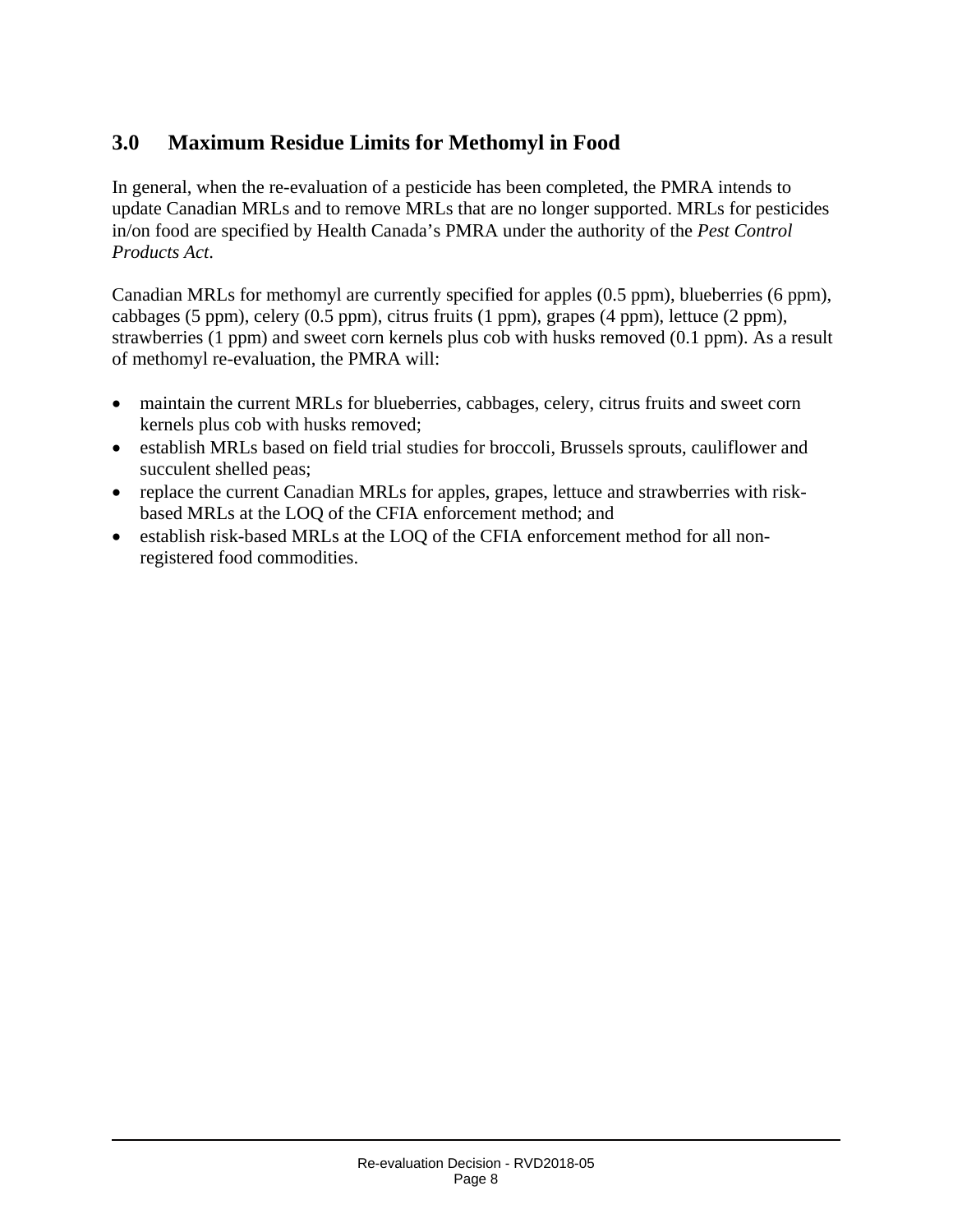## **List of Abbreviations**

| $\mu$ g           | microgram(s)                                                     |
|-------------------|------------------------------------------------------------------|
| <b>ADI</b>        | acceptable daily intake                                          |
| a.i.              | active ingredient                                                |
| <b>ARfD</b>       | acute reference dose                                             |
| bw                | body weight                                                      |
| <b>CFIA</b>       | <b>Canadian Food Inspection Agency</b>                           |
| <b>DEEM</b>       | Dietary Exposure Evaluation Model                                |
| <b>EEC</b>        | estimated environmental concentration                            |
| g                 | gram(s)                                                          |
| ha                | hectare(s)                                                       |
| $K_{oc}$          | Organic-Carbon Partition Coefficient                             |
| $K_{d}$           | <b>Soil-Water Partition Coefficient</b>                          |
| kg                | kilogram(s)                                                      |
| L                 | litre(s)                                                         |
| <b>LEACHM</b>     | Leaching Estimation and Chemistry Model                          |
| <b>LOQ</b>        | limit of quantitation                                            |
| mg                | milligram(s)                                                     |
| <b>MRL</b>        | maximum residue limit                                            |
| <b>NAFTA</b>      | North American Free Trade Agreement                              |
| NHANES/WWEIA      | National Health and Nutrition Examination Survey/What We Eat in  |
|                   | America                                                          |
| <b>NIOSH</b>      | National Institute for Occupational Safety and Health            |
| <b>OECD</b>       | Organisation for Economic Co-operation and Development           |
| <b>PCT</b>        | percent crop treated                                             |
| <b>PMRA</b>       | Pest Management Regulatory Agency                                |
| ppm               | parts per million                                                |
| <b>PRZM/EXAMS</b> | Pesticide Root Zone Model/Exposure Analysis Modeling System      |
| PRZM-GW           | Pesticide Root Zone Model for Ground Water                       |
| <b>PWC</b>        | Pesticide in Water Calculator                                    |
| <b>REI</b>        | restricted-entry interval                                        |
| <b>SFO</b>        | Single First Order                                               |
| <b>STORET</b>     | STOrage and RETrieval water quality monitoring database          |
| <b>US</b>         | <b>United States</b>                                             |
| <b>USDA PDP</b>   | United States Department of Agriculture's Pesticide Data Program |
| <b>USEPA</b>      | United States' Environmental Protection Agency                   |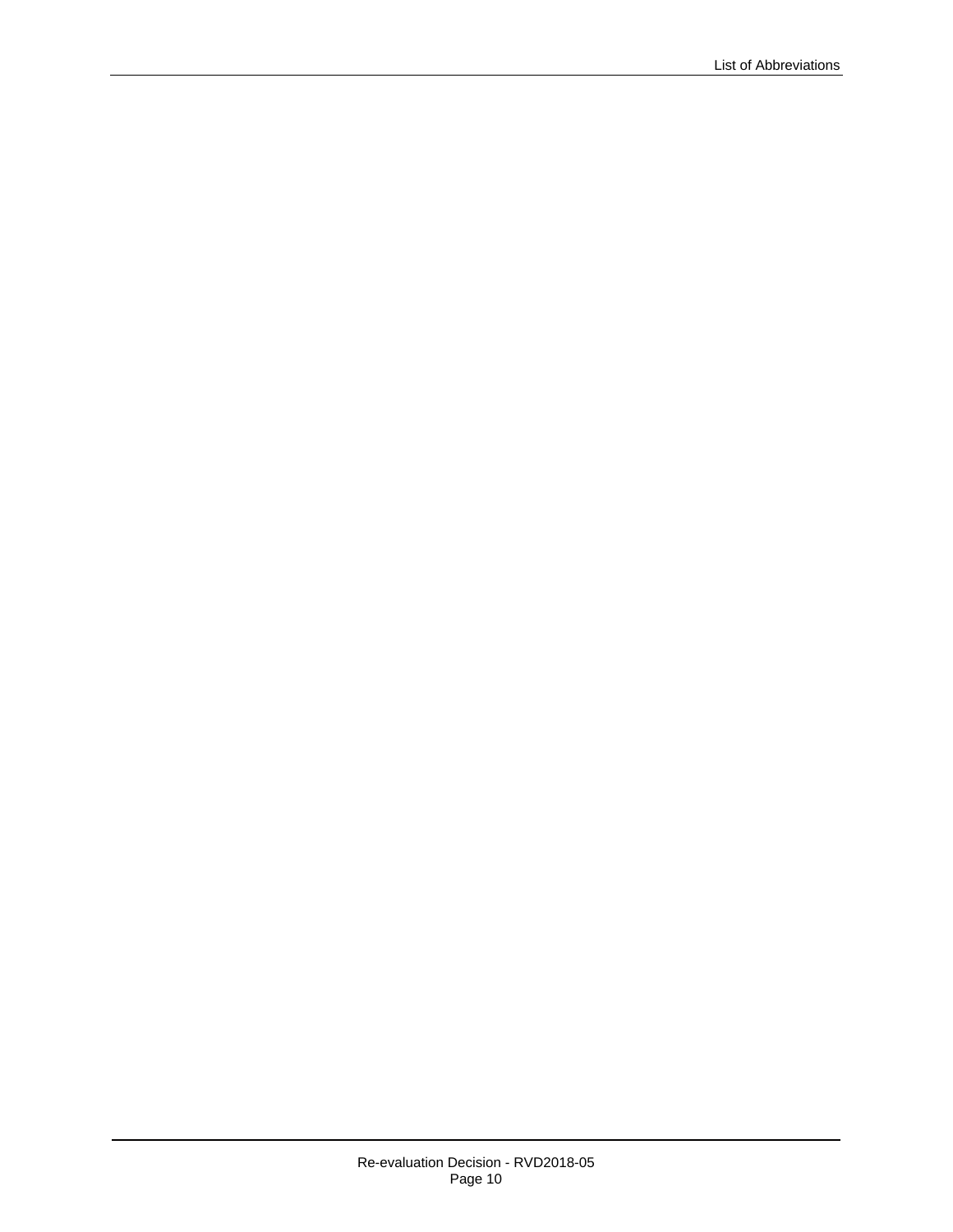# **Appendix I**

| <b>Table 1</b> | Registered commercial and/or restricted class uses of methomyl in Canada as |
|----------------|-----------------------------------------------------------------------------|
|                | of 3 August 2017                                                            |

| Site(s)                                                    | Pest(s)                                                                                         | Formulation<br><b>Application</b>                |                                     | <b>Application Rate</b>          | <b>Maximum</b>                               |                                              |
|------------------------------------------------------------|-------------------------------------------------------------------------------------------------|--------------------------------------------------|-------------------------------------|----------------------------------|----------------------------------------------|----------------------------------------------|
|                                                            |                                                                                                 | <b>Type</b>                                      | <b>Methods</b><br>and<br>Equipment  | Product<br>$(g$ product/ha)      | <b>Active ingredient</b><br>rate (g a.i./ha) | Number of<br><b>Applications</b><br>per Year |
| <b>Broccoli</b>                                            | Cabbage looper,<br>imported<br>cabbageworm,<br>diamondback moth                                 | Soluble powder Ground<br>in water soluble<br>bag | equipment:<br>hydraulic<br>sprayers | 270-540                          | 236-486                                      | 1                                            |
| <b>Brussels</b><br>sprouts                                 | Cabbage looper,<br>imported<br>cabbageworm,<br>diamondback moth                                 |                                                  |                                     | 270-540                          | 236-486                                      | 1                                            |
| <b>Brussels</b><br>sprouts                                 | Slugs (larvae of grey<br>garden slugs)                                                          |                                                  |                                     | 775                              | 698                                          |                                              |
| Cabbage                                                    | Cabbage looper,<br>imported<br>cabbageworm,<br>diamondback moth                                 |                                                  |                                     | 270-540                          | 236-486                                      | 1                                            |
| Cauliflower                                                | Cabbage looper,<br>imported<br>cabbageworm,<br>diamondback moth                                 |                                                  |                                     | 270-540                          | 236-486                                      | 1                                            |
| Sweet corn                                                 | Aphids<br>Brown marmorated<br>stink bug<br>(suppression)<br>Corn earworm<br>European corn borer |                                                  |                                     | 430-620<br>625<br>430-625<br>625 | 387-558<br>563<br>378-563<br>563             | 1                                            |
| Succulent<br>shelled pea                                   | Alfalfa looper, pea<br>aphid and brown<br>marmorated stinkbug<br>(suppression)                  |                                                  |                                     | 510                              | 459                                          | 1                                            |
| Structural-<br>indoor and<br>outdoor (non-<br>residential) | Blow fly, eye gnat,<br>flesh fly, house fly,<br>little house fly, flies<br>(general)            | Granular                                         | Shaker<br>can/bait<br>station       | 250 g/100 $m2$                   | 2.5 $g/100m^2$                               | Not stated                                   |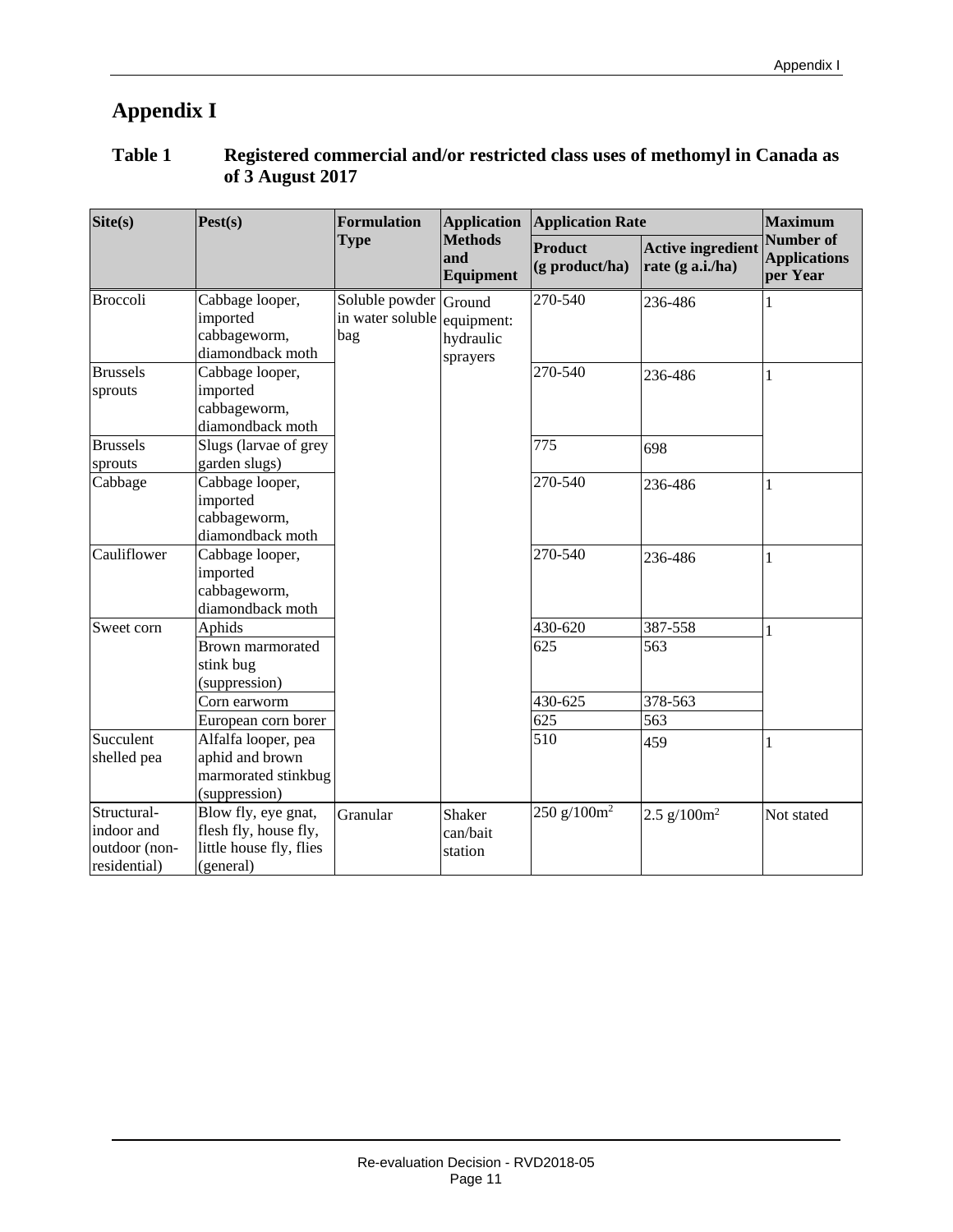| <b>Registration Marketing</b><br><b>Number</b> | <b>Class</b> | <b>Registrant</b>                       | <b>Product Name</b>         | <b>Formulation Guarantee</b><br><b>Type</b> |                    |
|------------------------------------------------|--------------|-----------------------------------------|-----------------------------|---------------------------------------------|--------------------|
| 10868                                          | Restricted   | E.I. Du Pont                            | Lannate Toss-N-Go           | Soluble                                     | Methomyl 90%       |
|                                                |              | Canada Company                          | Insecticide                 | Powder                                      |                    |
| 29457                                          | Technical    | E.I. Du Pont                            | DuPont Methomyl             | Solid                                       | Methomyl 99.7%     |
|                                                | Grade Active | Canada Company                          | Technical                   |                                             |                    |
| 32442                                          | Ingredient   | <b>Sinon Corporation Sinon Methomyl</b> |                             |                                             | Methomyl 99.3%     |
|                                                |              |                                         | Technical                   |                                             |                    |
| 29428                                          | Commercial   | Engage Animal                           | <b>Fatal Attraction Fly</b> | Granular                                    | Methomyl 1%;       |
|                                                |              | Health                                  | Bait                        |                                             | $(Z)$ -9-tricosene |
|                                                |              | Corporation                             |                             |                                             | 0.025%             |
| 25358                                          |              | Farnam                                  | <b>Blue Streak Fly Bait</b> |                                             |                    |
|                                                |              | Companies Inc.                          |                             |                                             |                    |
| 24969                                          |              | <b>Troy Biosciences</b>                 | Stimukil Fly Bait           |                                             |                    |
|                                                |              | Inc.                                    |                             |                                             |                    |
| 15176                                          |              | Wellmark                                | Starbar Premium Fly         |                                             | Methomyl 1%;       |
|                                                |              | International                           | Bait                        |                                             | $(Z)$ -9-tricosene |
|                                                |              |                                         |                             |                                             | 0.049%             |

#### **Table 2 Products containing methomyl that are registered in Canada[4](#page-14-0) as of 27 February 2018**

<span id="page-14-0"></span> $\frac{1}{4}$  Excluding discontinued products or products with a submission for discontinuation as of 27 February 2018 based upon the PMRA's Electronic Pesticide Regulatory System (e-PRS) database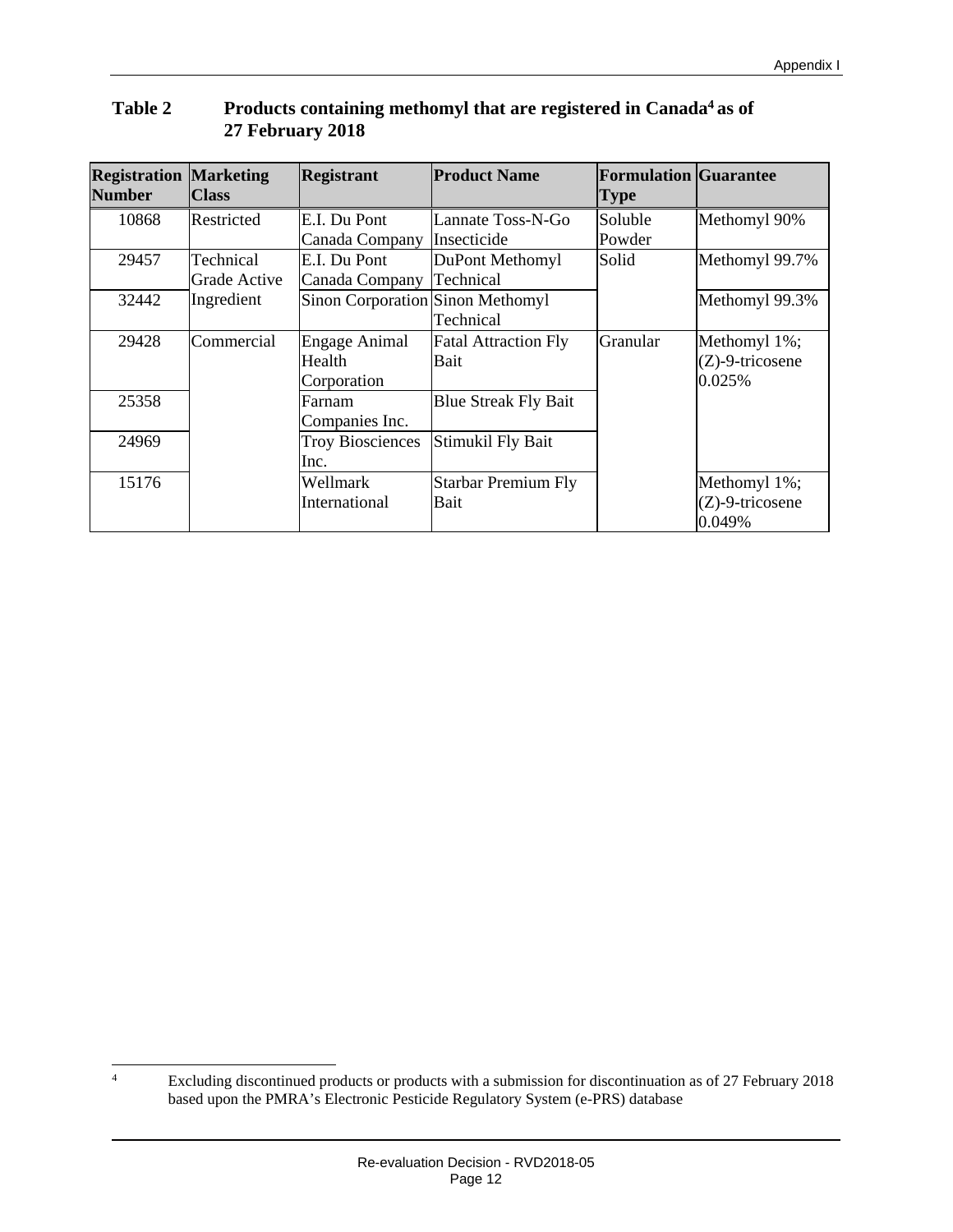## **Appendix II Comments and Responses**

In response to the consultation document PRVD2016-02, *Methomyl,* the following comments were received:

## **1.0 Comments Related to the Health Risk Assessments**

## **1.1 Comments Related to Toxicology**

In response to the consultation on PRVD2016-02, comments related to the toxicology assessment were received from the registrant

## **1.1.1 Comment**

The presented findings for published literature studies in the genotoxicity section of the assessment were incorrect and the overall weight of evidence indicates that methomyl does not have genotoxic potential.

## **PMRA Response**

The positive genotoxicity studies that the PMRA obtained from the literature and included in PRVD2016-02 for methomyl were the PMRA Nos. 1585238, 1585239 and 1585240. The in vitro cytotoxicity study that was conducted by Guanggang et al. (2013) and cited in the received comment was not previously reviewed by the PMRA and, as such, was not included in PRVD for methomyl. The PMRA re-examined the positive genotoxicity studies that were summarized in PRVD2016-02 and concluded that these positive in vitro and in vivo studies did not have any significant methodological issues and adequate study details (including product purity) were provided. Therefore, they were considered acceptable for risk assessment purposes. However, in light of the negative results obtained for carcinogenicity studies conducted with mice and rats, the significance of these positive genotoxicity studies from the published literature is minimal and no further analysis is warranted at this time.

## **1.1.2 Comment**

Based on the strength and breadth of the methomyl database, as well as the depth of information known about the mode of action, pharmacokinetics, pharmacodynamics, rapid recovery of the enzyme and the significant use history for the active ingredient, the use of a  $10\times$  assessment factor for interspecies variability is overly conservative and should be refined to  $3\times$  to better reflect the data set available. This refinement of the interspecies factor would result in a composite uncertainty factor of  $30\times$  which would account for the uncertainties in extrapolation from rats and other mammals to humans and for uncertainties regarding the sensitivity among humans.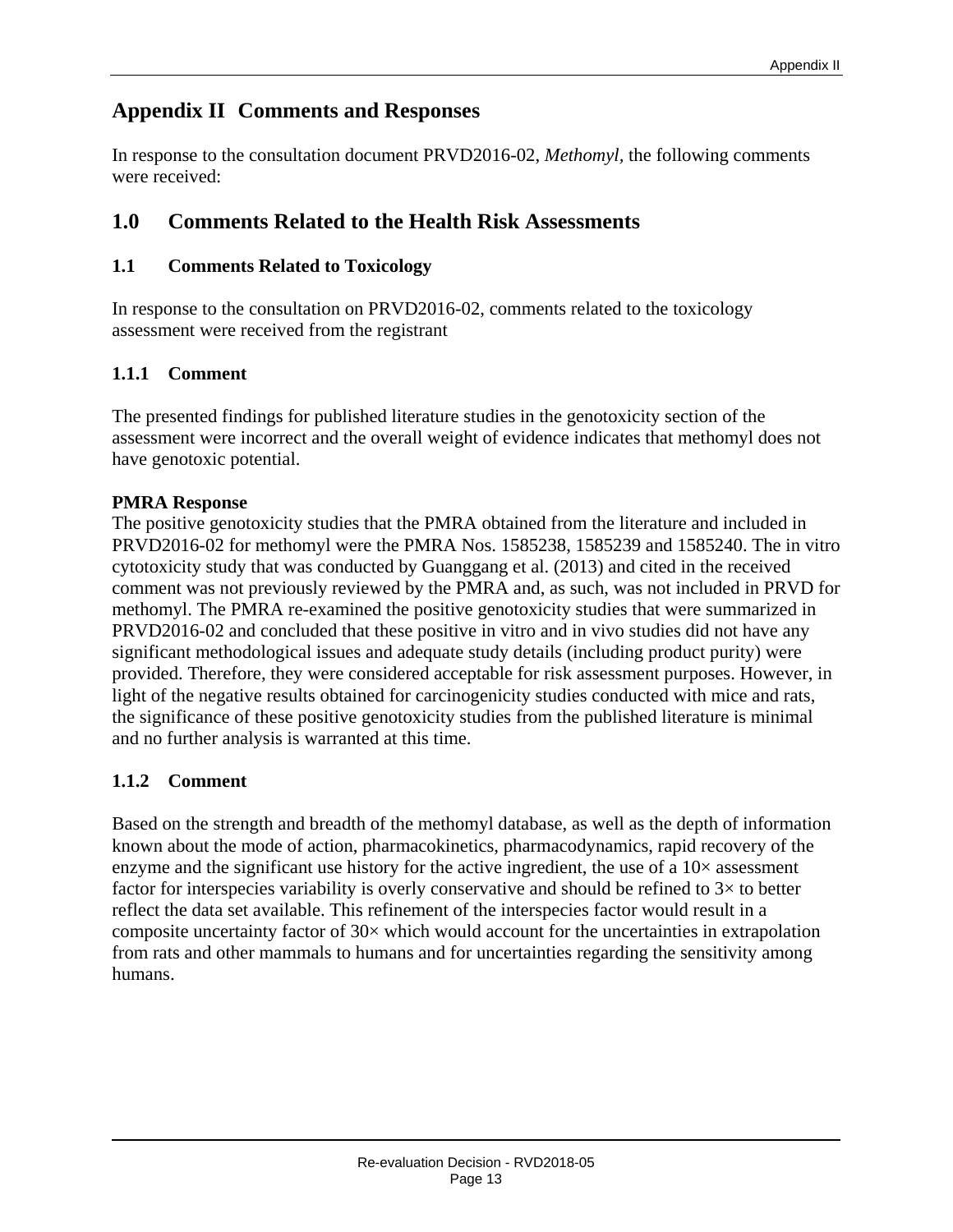In risk assessment, the interspecies uncertainty factor of 10-fold is applied as a default to account for uncertainties when extrapolating toxicity data from animals to humans. Chemical-specific adjustment factors can be used in risk assessment to provide a method for the incorporation of relevant quantitative data on interspecies or intraspecies differences in either the toxicokinetics or toxicodynamics by modifying the relevant default uncertainty factor.

Human-derived data, such as pharmacokinetic data, are important for consideration of either interspecies differences or human variability, along with comparable in vitro studies conducted in both animal and human tissues.

To justify a reduction of the interspecies uncertainty factor, the registrant presented a relatively brief summary discussing the severity of effect, mode of action and metabolic and pharmacokinetic differences. The registrant concluded that there were no observed differences between species with respect to the rate and extent of metabolism and the rate of elimination. Based on this information, the registrant stated that a basis exists for a chemical-specific adjustment factor for methomyl, taking into account what is known about the metabolism and similarity across species. While the PMRA agrees with the registrant with regards to metabolism being similar across the species that were examined, it should be noted that only rats and monkeys were exposed to methomyl in pharmacokinetic studies. There is insufficient toxicokinetic data available for humans exposed to methomyl.

The registrant presented a table that compared the findings from seven different acute neurotoxicity studies and stated that this table demonstrated the "many similarities with respect to the most sensitive effect of cholinesterase inhibition among the species, sexes and across age groups within species". In examining this table, it was apparent that six of the seven studies examined rats, while only one study involved humans. Consistent with SPN2016-01, *Restricted Use of Human Studies with Pesticides for Regulatory Purposes* the latter study was not considered by the PMRA, as it was a systemic toxicity study. Notwithstanding the PMRA's policy on human studies, the human study could only examine erythrocyte cholinesterase activity. This is a significant limitation given that the most sensitive endpoint throughout the methomyl database was brain cholinesterase inhibition. Based on the available information, the PMRA has determined that these seven acute neurotoxicity studies are insufficient to make any conclusions with regards to the similarities between species.

The pharmacokinetic and pharmacodynamic data that is currently available for humans is insufficient to alleviate uncertainties in extrapolating from rats to humans. Therefore, given the lack of appropriate data to attain confidence in this adjustment of uncertainty factors, the interspecies factor of 10-fold will remain.

#### **1.1.3 Comment**

The data available for methomyl provides evidence to support the concept of reversibility throughout the day and the use of the eating occasion analysis since there was no need to account for a cumulative effect over a 24-hour period.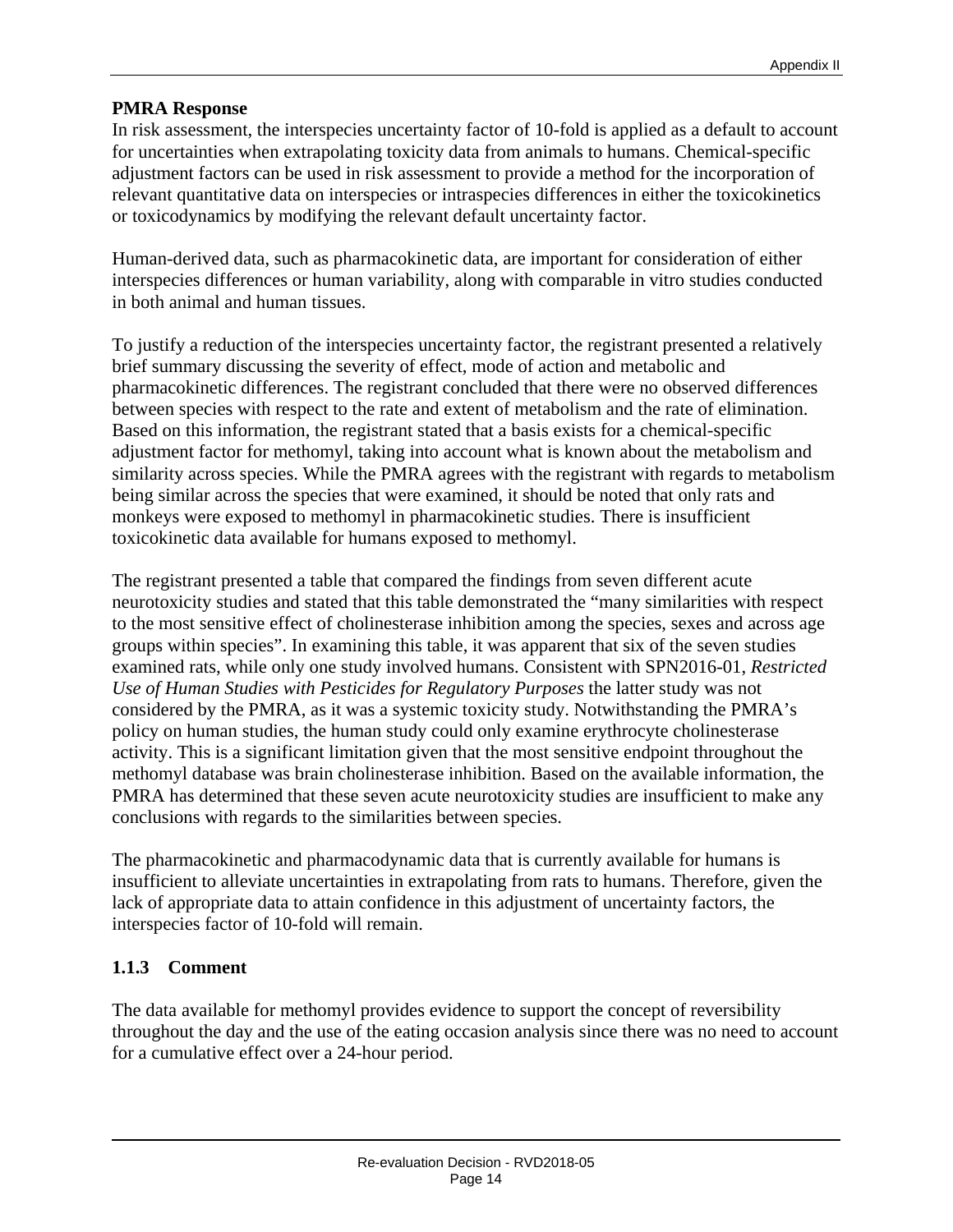Throughout the database for methomyl, the most severe toxic effects were noted following a single bolus dose, such as what is administered in acute toxicity studies, as the full dose was administered at one time. In dietary studies, much higher daily doses were tolerated, as animals were exposed to the total daily dose over an extended period of time and the rapid recovery of cholinesterase inhibition lessened the observed toxicity. The PMRA agrees that the observed neurotoxic effects noted in toxicity studies appear to be reversible when they occur at sublethal doses.

Given this knowledge it is possible that the acute toxicity studies may overestimate the effects that would be observed if the entire daily dose was administered over multiple, but brief exposure periods.

To help support their claim that cholinesterase inhibition is quickly reversed following exposure to methomyl, the registrant discussed a study that was not available to the PMRA. In this study, the regeneration kinetics for rat and human cholinesterase activity were compared in vitro. The registrant concluded that the human enzyme was slightly more sensitive to cholinesterase inhibition compared to the rat and was slower to regenerate. The registrant did point out that the source of the human cholinesterase enzyme was acetylcholinesterase from erythrocytes, while the source of the rat enzyme was whole blood hemolysate which was said to be a mixture of acetyl and butyryl cholinesterase. Given the examination of different cholinesterase enzymes, this study is not ideal for drawing conclusions other than to indicate that reversal of cholinesterase inhibition was demonstrated in both rats and humans.

In the registrant-submitted document, a table was presented that compared the findings from six different acute neurotoxicity studies conducted with rats. It can be concluded from these available acute neurotoxicity studies that recovery is relatively rapid in rats following exposure to methomyl. However, based on the available data, it is unclear as to when recovery of cholinesterase inhibition actually occurs post-dosing, as the presented studies demonstrated a significant range in recovery time. In some of the rat studies conducted with gavage dosing, recovery of cholinesterase activity was reported to occur between 1.5 and 3 hours post-dosing in PND11 male and female pups, while adult rats recovered by 4 hours post-dosing. By the dietary route of exposure, recovery was not determined, as samples were only collected at 1 and 2 hours following a two-hour feed. In a time-course study conducted with adult male rats, it was stated in the table that brain cholinesterase activity was still statistically significantly inhibited up to 24 hours post-dosing. The PMRA has reviewed this time-course study and concluded that brain and erythrocyte cholinesterase activity was significantly inhibited 90 minutes post-dosing. However, by 180 minutes post-dosing, erythrocyte and brain cholinesterase activity, while statistically different from control values, had recovered sufficiently that the slight decreases were no longer considered to be toxicologically significant. Therefore, based on the available study results, the time for recovery of erythrocyte and brain cholinesterase inhibition in rats is between 1.5 to 4 hours following exposure to methomyl. The registrant reported that USEPA concluded that brain and erythrocyte half-lives from the rodent data (adults and pups) "were consistently between 0.5 and 1 hour". The registrant did not report on the recovery half-lives associated with each of the rat studies in their table of acute neurotoxicity studies, nor did they provide any details as to how USEPA derived their half-lives.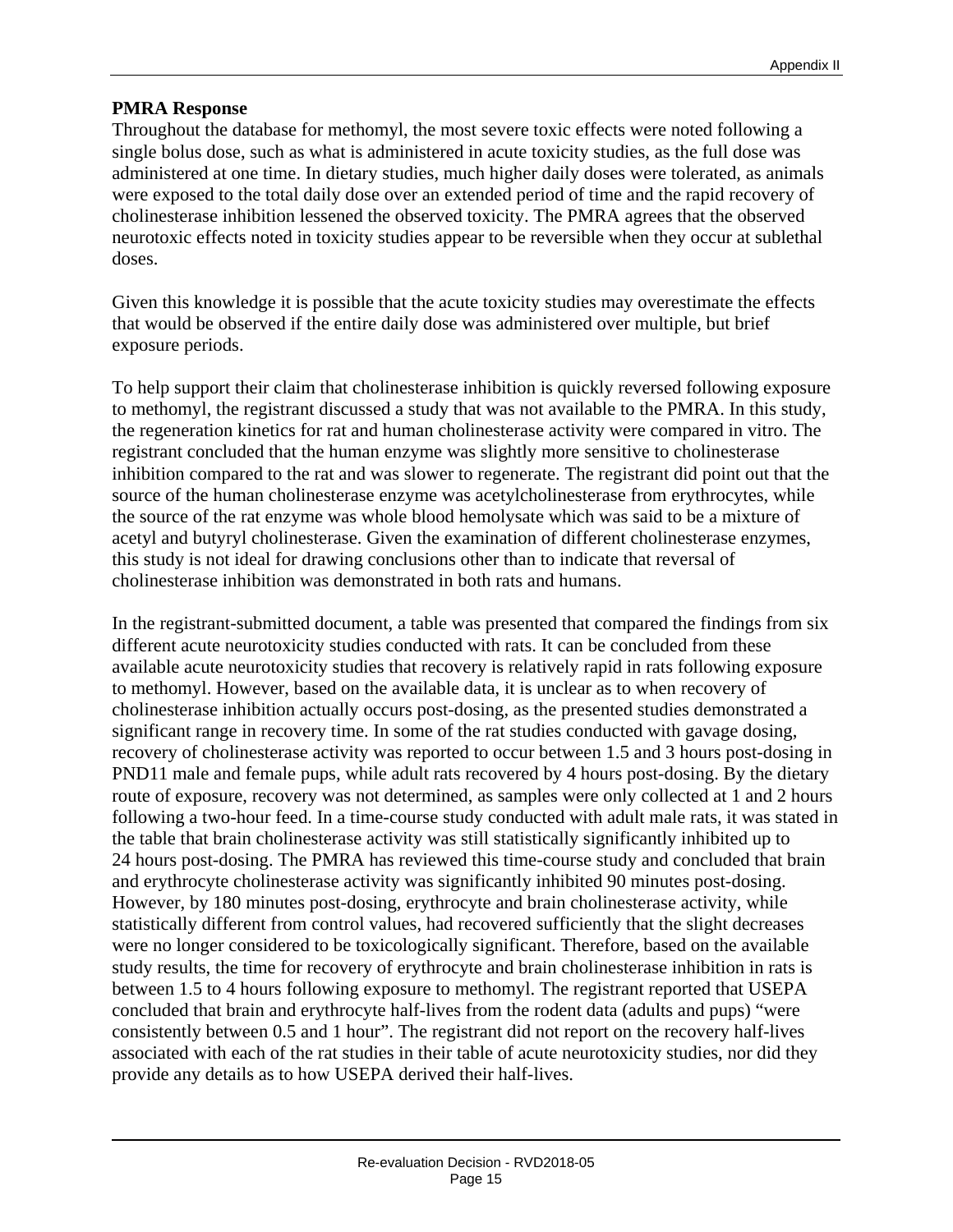In the absence of this information, the PMRA will employ a conservative approach and use the upper end of the recovery range (that is, 4 hours) for rats exposed to a single dose of methomyl in lieu of an estimated half-life for any eating occasion analysis.

The human acute neurotoxicity study included in the registrant-submitted table reportedly had a recovery of erythrocyte cholinesterase by 4-6 hours following exposure to methomyl. The registrant reported that USEPA concluded that recovery half-lives in this study were "highly variable and somewhat dependent on dose, resulting in half-life confidence intervals between 0.6 and approximately 6 hours". Given that the most sensitive endpoint noted in the database for methomyl was brain cholinesterase activity and it was not possible to measure this in the human study, there is uncertainty with regards to the estimate of human recovery. Consistent with SPN2016-01, the human study was not considered by the PMRA for risk assessment as it was a systemic toxicity study; however, the reported results do add support to using the upper range of recovery (that is, 4 hours) from the acute rat studies in any eating occasion analysis undertaken for the risk assessment of methomyl.

#### **1.2 Comments Related to Dietary Exposure**

In response to the consultation on PRVD2016-02, comments that related to the dietary exposure assessment were received from the registrant, the Canadian Horticulture Council and the New Brunswick Department of Agriculture, Aquaculture and Fisheries.

#### **1.2.1 Comment**

Regarding the chronic and acute probabilistic dietary exposure and risk assessment, the consumption data and monitoring residue data do not reflect the most current data available.

#### **PMRA Response**

A revised dietary exposure assessment was conducted using the Dietary Exposure Evaluation Model - Food Commodity Intake Database™ (DEEM-FCID™; Version 4.02, 05-10-c) program which incorporates food consumption data from the NHANES/WWEIA dietary survey for the years 2005-2010 available through the Centers for Disease Control and Prevention's National Center for Health Statistics. Residues for all food commodities included in the revised dietary exposure assessment were from the most recent available USDA PDP.

#### **1.2.2 Comment**

As Canada is a nation with a significant amount of imported produce, the PMRA has creatively addressed exposure due to imported produce. However, the methodology is unnecessarily conservative due to lack of available data. The PMRA should employ a more realistic process to account for the dietary risk from imported produce.

#### **PMRA Response**

The dietary exposure assessment was revised to include updated percent domestic and percent import supply estimates.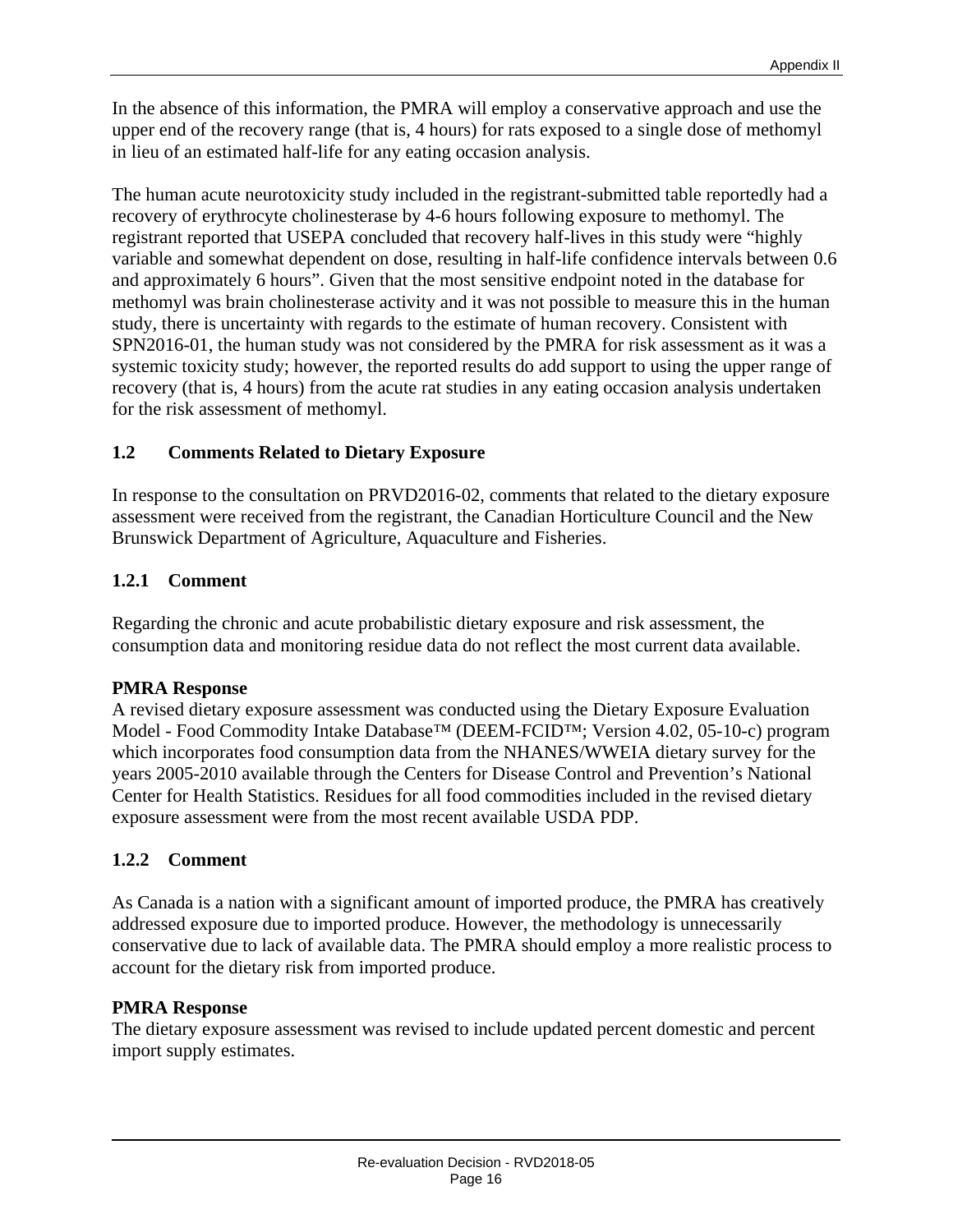#### **1.2.3 Comment**

Some of the commodities driving the extreme high end of the acute dietary exposure distribution have few or no methomyl detects in the monitoring data.

#### **PMRA Response**

The registrant no longer supports the use of methomyl on apples in Canada and grapes are no longer registered in the US; therefore, these two commodities, which were significant contributors to dietary exposure in the PRVD2016-02 assessment, were removed from the revised dietary exposure assessment.

#### **1.2.4 Comment**

Based on the rapid degradation of methomyl and strength of data showing no lasting effects in vivo, a sub-24 hour time frame is appropriate for the acute dietary assessment on an eating occasion basis.

#### **PMRA Response**

The reversibility of methomyl is discussed in Appendix II, Section 1.1 *Comments Related to Toxicology*. Although the reported results add support to using the upper range of recovery (4 hours) from the acute rat studies, since no risks of concern were identified based on the revised dietary risk assessment, the eating occasion analysis was not required at this time.

#### **1.2.5 Comment**

The PMRA has included grapes as part of the dietary risk assessment. Uses on grapes have been removed in Canada and the US (most significant exporting country for grapes to Canada). This is a significant contributor to dietary risk for children and infants and should be corrected in the risk assessment. The PMRA should re-evaluate the risk assessment taking into consideration the proposed changes to the use pattern.

#### **PMRA Response**

A revised dietary exposure assessment was conducted reflecting this change. The revised dietary assessment includes only the crops that continue to be supported in Canada as a result of the reevaluation of methomyl (that is, broccoli, Brussels sprouts, cabbage, cauliflower, sweet corn, peas as well as Christmas trees, which can also contribute to levels in drinking water), as well as crops for which there are MRLs for import purposes (that is, blueberry, celery and citrus fruits).

#### **1.2.6 Comment**

Regarding use on peas, methomyl is an important control option for Alfalfa Looper, although application may not be required every year.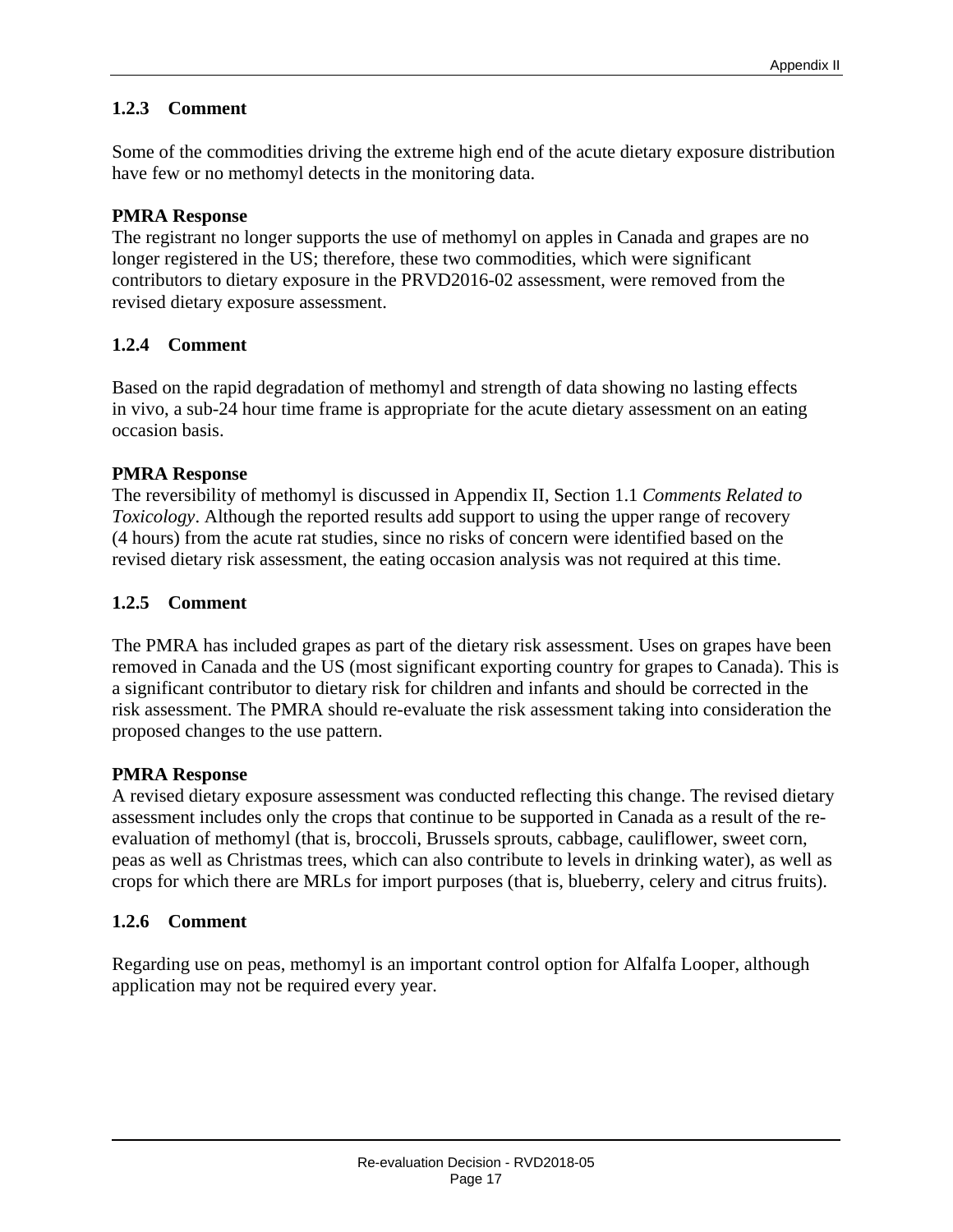Peas (dry and succulent) were included in the revised dietary assessment. Since no risks of concern were identified, and adequate US crop field trial data for succulent peas were submitted to the Agency in order to specify a Canadian MRL for this crop, the use of methomyl on succulent shelled peas continues to be supported in Canada as a single application at the maximum application rate of 459 g a.i./ha. The label will be revised accordingly.

#### **1.2.7 Comment**

Methomyl is an important pesticide option for vegetable producers in New Brunswick, including sweet corn and cabbage production. Other commodities have transitioned away from this product and are less reliant on its registration.

#### **PMRA Response**

Sweet corn and cabbage were included in the revised dietary assessment; since no risks of concern were identified in the revised health risk assessment, the uses on sweet corn and cabbage continue to be supported in Canada as a single application at the maximum application rate of 563 g a.i./ha and 486 g a.i./ha, respectively.

#### **2.0 Comments Pertaining to the Value Assessment**

In response to the consultation on PRVD2016-02, value comments were received from the registrant, the Canadian Horticulture Council and the New Brunswick Department of Agriculture, Aquaculture and Fisheries.

#### **2.1 Comment**

Modifications to the use pattern for Lannate Toss-n-go Insecticide were proposed by the registrant along with revocation of specific MRLs, in order to retain a subset of food uses for Canadian growers.

Respondents also stated that methomyl is an important component of pest control in the production of Cole crops (that is, broccoli, cabbage, cauliflower and Brussels sprouts), sweet corn and peas. It has value both as an effective insecticide to control listed pests, and as a rotational product for resistance management purposes.

#### **PMRA Response**

Refinement of the risk assessments resulted in the retention of the use of methomyl on Cole crops (that is, broccoli, cabbage, cauliflower and Brussels sprouts), sweet corn and peas, at a seasonal application of one per year. For Cole crops and sweet corn, the latest application date of August 15 was added as a mitigation measure. The retention of methomyl provides farmers the option of including methomyl in their pest management program.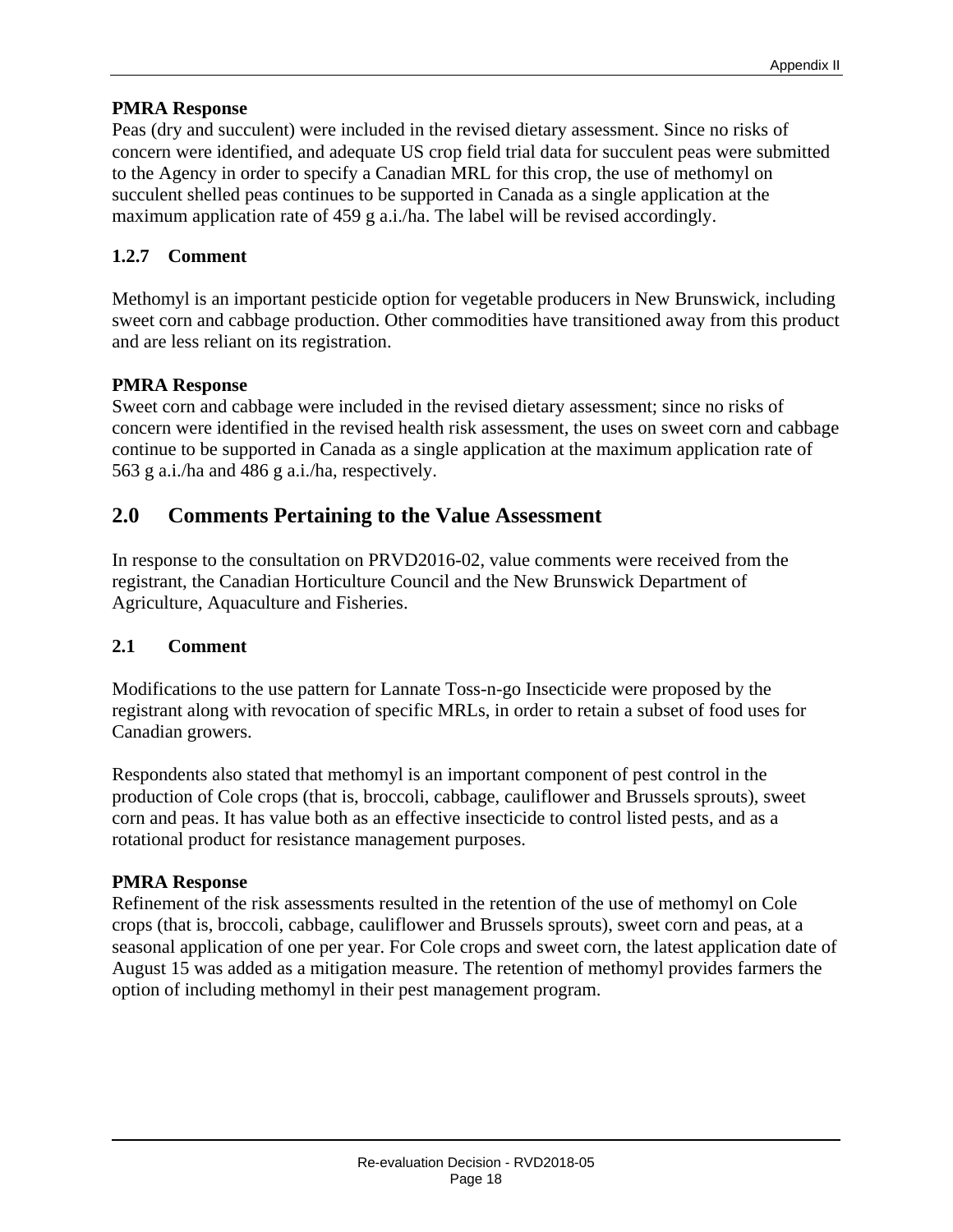## **3.0 Comments Pertaining to the Environmental Assessment**

In response to the consultation on PRVD2016-02, comments that related to the environmental assessment were received from the registrant.

## **3.1.1 Comment**

As documented on page 105 of PRVD2016-02, the PMRA included exposure from a subset of labelled crops in the modelling. Only four crops with the highest maximum annual use patterns were included in modelling of methomyl (apples, lettuce, sweet corn, and wheat/barley/rye). Future assessments should include the full range of relevant scenarios and uses, as it provides a more complete picture of variability of exposures, and identifies potential refinement opportunities. Because of the suggested label changes, the final decision should reflect relevant scenarios for the proposed remaining use patterns.

#### **PMRA Response**

The PMRA has updated the water modelling based on the revised use patterns for cole crops, corn and peas. Also, modelling on Christmas trees was conducted in order to capture all uses retained following the re-evaluation.

## **3.1.2 Comment**

Environmental fate parameters (Page 106) have not been calculated with the latest NAFTA kinetics package. Adsorption  $K_{\text{oc}}$ : 0.236 mg/L is actually the  $K_d$  value and should be entered as such in models. Regarding the aerobic soil biotransformation half-life, it is un-clear what 8 halflives were used to calculate the model input. The anaerobic aquatic biotransformation half-life is listed as stable. The registrant suggests using a multiplier on the anaerobic soil metabolism single value of 14 days as conservative method for providing an input parameter, rather than assuming this process to be stable.

## **PMRA Response**

Modelling has been updated to use a  $K_d$  of 0.235, rather than a  $K_{oc}$ . Four aerobic soil half-lives were used for modelling and were calculated with the current NAFTA tool or its predecessor. All half-lives came from the SFO (exponential) model. The 80% confidence bound on the mean, as used by USEPA, was used to calculate a half-life for modelling of 13.3 days.

## **3.1.3 Comment**

Regarding the modeling discussion as presented in Page 106-109: In the Level 2 and Refined Level 2 Modeling, PRZM/EXAMS was used to estimate surface drinking water concentrations. It is unclear, as documented, which model versions were used. Surface water modeling tools have since been updated, and Pesticide Water Calculator (PWC) is the most current tool for estimating surface water drinking water concentrations. Modeling should be updated to use the latest tool. In Level 2 Modeling, LEACHM was used to estimate groundwater concentrations. PRZM-GW is the latest tool used for calculation of drinking water concentrations from groundwater, and modeling should be updated.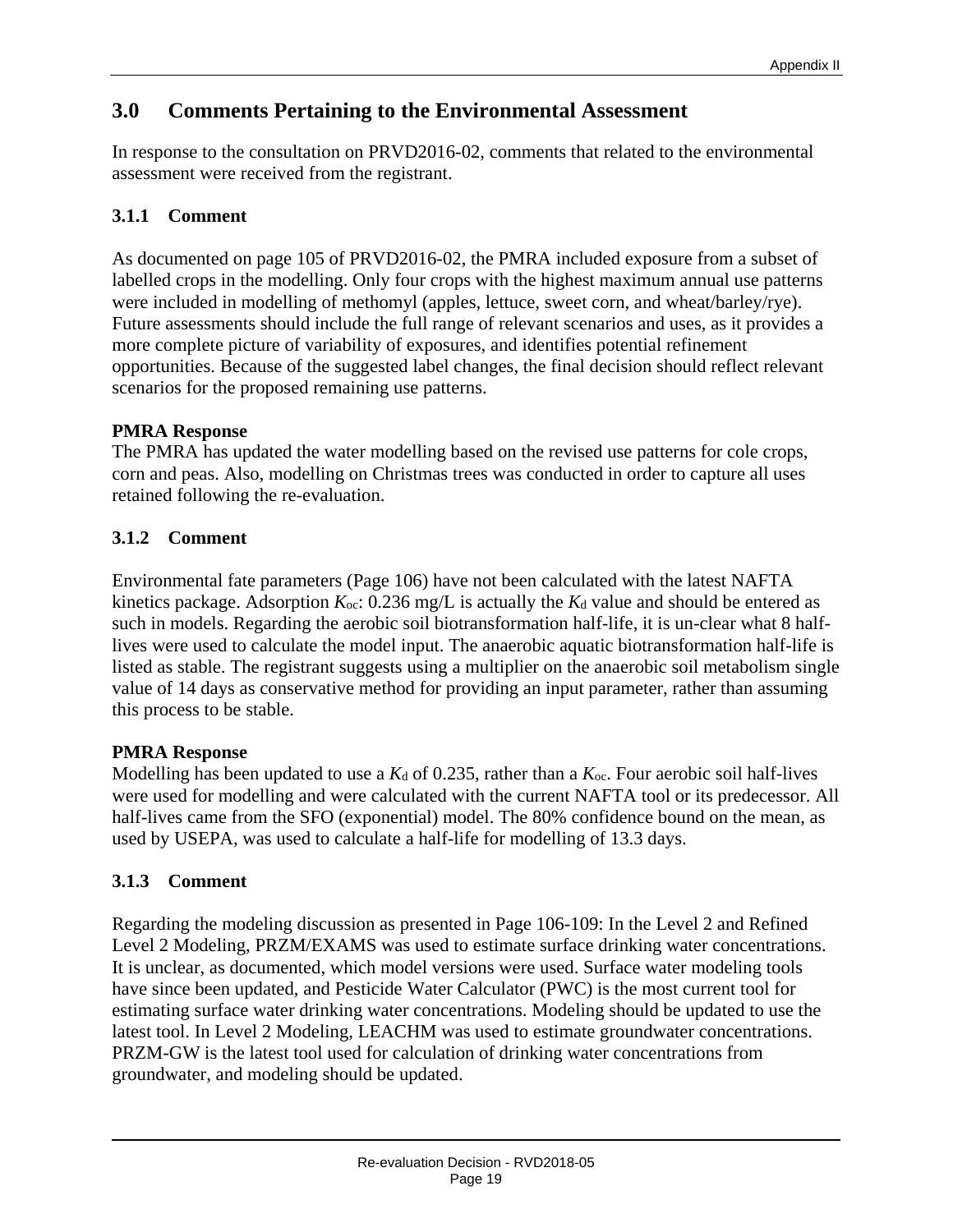All water modelling was redone for the new scenarios, using PWC v1.52.

#### **3.1.4 Comment**

Standard environmental fate parameterization used by PRZM-GW (declining degradation with depth) does not represent methomyl degradation patterns observed in the real world. Model revisions should include a representation of more realistic degradation patterns based on available data, focused field studies, and correspond with the noted lack of accumulation observed in monitoring data of groundwater.

#### **PMRA Response**

The PMRA did not have any reliable data for degradation of methomyl with depth, so this was not accounted for in the revised water modelling. The assessment of methomyl determined that it has a potential to leach to groundwater. In Canada, the monitoring database is limited and conclusions regarding the potential exposure of humans to methomyl in groundwater cannot be drawn from this data. Available monitoring data from the United States indicates that methomyl is detected infrequently in groundwater and at low concentrations. Data that would allow the use of these results in the Canadian drinking water assessment are not available. It is unclear if the samples were collected from wells that were in methomyl use areas. Therefore, it is not possible to determine if the non-detects were a result of no use or no movement to groundwater. As a result, the PMRA relied on modelled EECs to estimate exposure in drinking water.

#### **3.1.5 Comment**

Regarding documentation, it is unclear which regional scenarios were used to calculate estimated drinking water concentrations in surface and ground water for a given crop at Level 2 and Refined Level 2. For example, surface water EECs are provided for Quebec Reservoir and the lettuce use rate. However, there is no lettuce scenario for Quebec. The same situation occurs for sweet corn in British Columbia and Alberta. It is also unclear why certain crops were not modeled where scenarios do exist. For example, there is a Quebec apples scenario that was not included. In future assessments, the registrant requests a more explicit definition of input assumptions, model versions, and scenario details that are utilized in any evaluation report. This can be achieved by providing either a more detailed appendices (new tool sets provide a detailed report ready input/output summary) or could be facilitated by providing electronic run files.

#### **PMRA Response**

The revised water modelling was done on crop-specific scenarios for cole crops, corn, peas and Christmas trees.

#### **3.1.6 Comment**

The dugout environment is no longer included in drinking water assessments and should be removed from future assessments. Additionally, the cole crop vegetables remaining on the label are generally not grown in areas of dugout hydrology.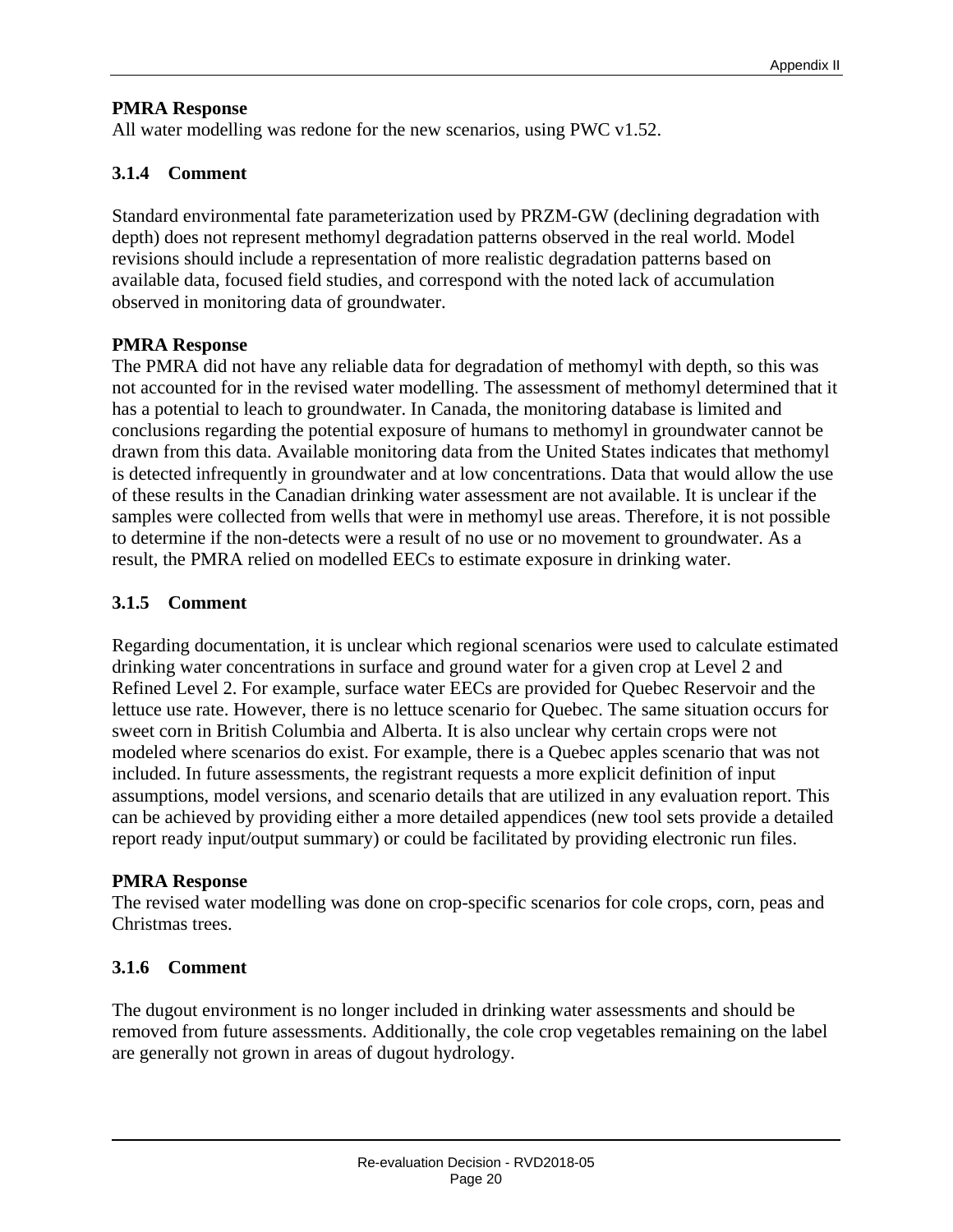The dugout scenario was not used for the revised water modelling.

#### **3.1.7 Comment**

Surface water estimates utilized an excessively conservative assumption that 100% of the small watershed area is cropped and treated with methomyl (on the same day). While assuming 100% cropped area follows the PMRA guidance and provides a screening level assessment, actual Percent Cropped Area (PCA) should be included in refined modeling to obtain more realistic EECs in drinking water.

#### **PMRA Response**

A percent cropped area was not used to modify model results because a percent cropped area would be applied only to surface water EECs. For methomyl, the EECs from groundwater modelling were more important to the risk assessment, and therefore lower EECs for surface water would not affect the outcome.

#### **3.2 Comments Related to Water Monitoring**

#### **3.2.1 Comment**

Extensive groundwater monitoring data available on methomyl clearly shows a lack of chronic exposure, but groundwater predictions indicate some level of risk based on the model results. Monitoring data provides enough evidence to conclude that methomyl does not pose a chronic risk to human health in groundwater.

#### **PMRA Response**

The assessment of methomyl determined that it has a potential to leach to groundwater. In Canada, the monitoring database is limited and conclusions regarding the potential exposure of humans to methomyl in groundwater cannot be drawn. Available monitoring data from the United States indicates that methomyl is detected infrequently in groundwater and at low concentrations. Data that would allow the use of these results in the Canadian drinking water assessment are not available. It is unclear if the samples were collected from wells that were in methomyl use areas therefore, it is not possible to determine if the non-detects were a result of no use or no movement to groundwater. As a result, the PMRA relied on modelled EECs to estimate exposure in drinking water.

#### **3.2.2 Comment**

The high concentrations in the STORET database reference (Page 108 of the PRVD) were investigated further by the registrant. The registrants review concluded that the high concentrations are not relevant to current or proposed legal labeled uses and requests that based on the analysis only samples potentially relevant to drinking water be considered in the assessment.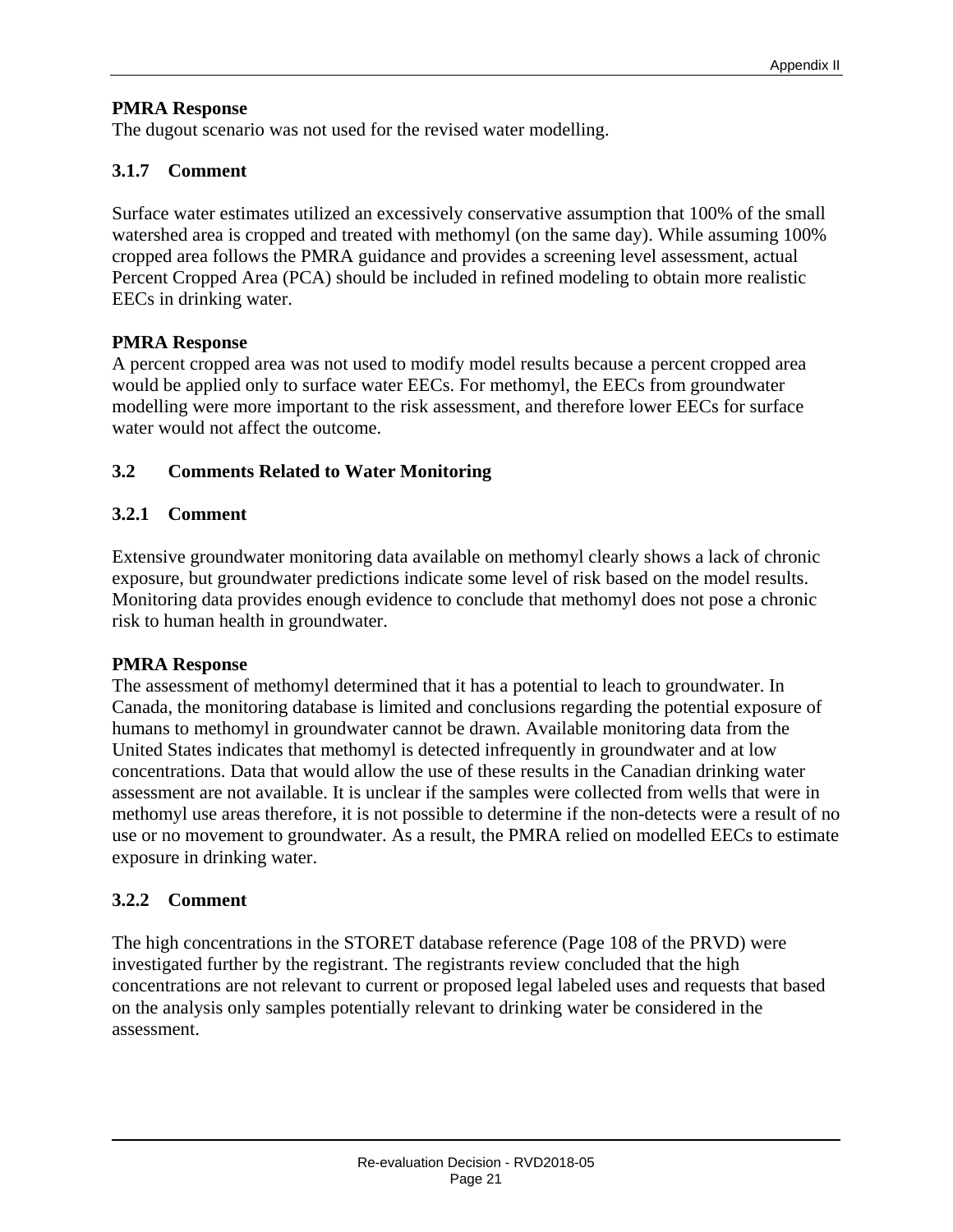Levels of pesticides detected in surface water are directly related to the frequency and timing of monitoring in relation to pesticide application and runoff events. Therefore, timing and frequency of sampling is likely to be the most important factor influencing the concentration detected and the frequency of detections. Samples are often taken at arbitrary time intervals (once a month, once a week) and are unlikely to capture the absolute maximum concentration of methomyl. In addition, information on the use of methomyl in the area of sampling is in general sparse or not available. For these reasons, the acute risk assessment was based on the results of modelling. Eliminating the STORET data from the monitoring analysis would not affect the outcome of the current assessment.

#### **3.2.3 Comment**

The listing of monitoring data could be improved by evaluating monitoring programs for surface drinking water supplies in Canada to better categorize source type (river, lake, reservoir) and relationship to agricultural lands.

#### **PMRA Response**

The PMRA acknowledges that the addition of information regarding the water sources in the summary tables (such as Table 3.2-1 in the PRVD 2016-02) would assist in interpretation of the data. During the analysis, the PMRA does consider this information when determining if the monitoring data are relevant to the drinking water assessment. This suggestion will be considered in future water monitoring assessments.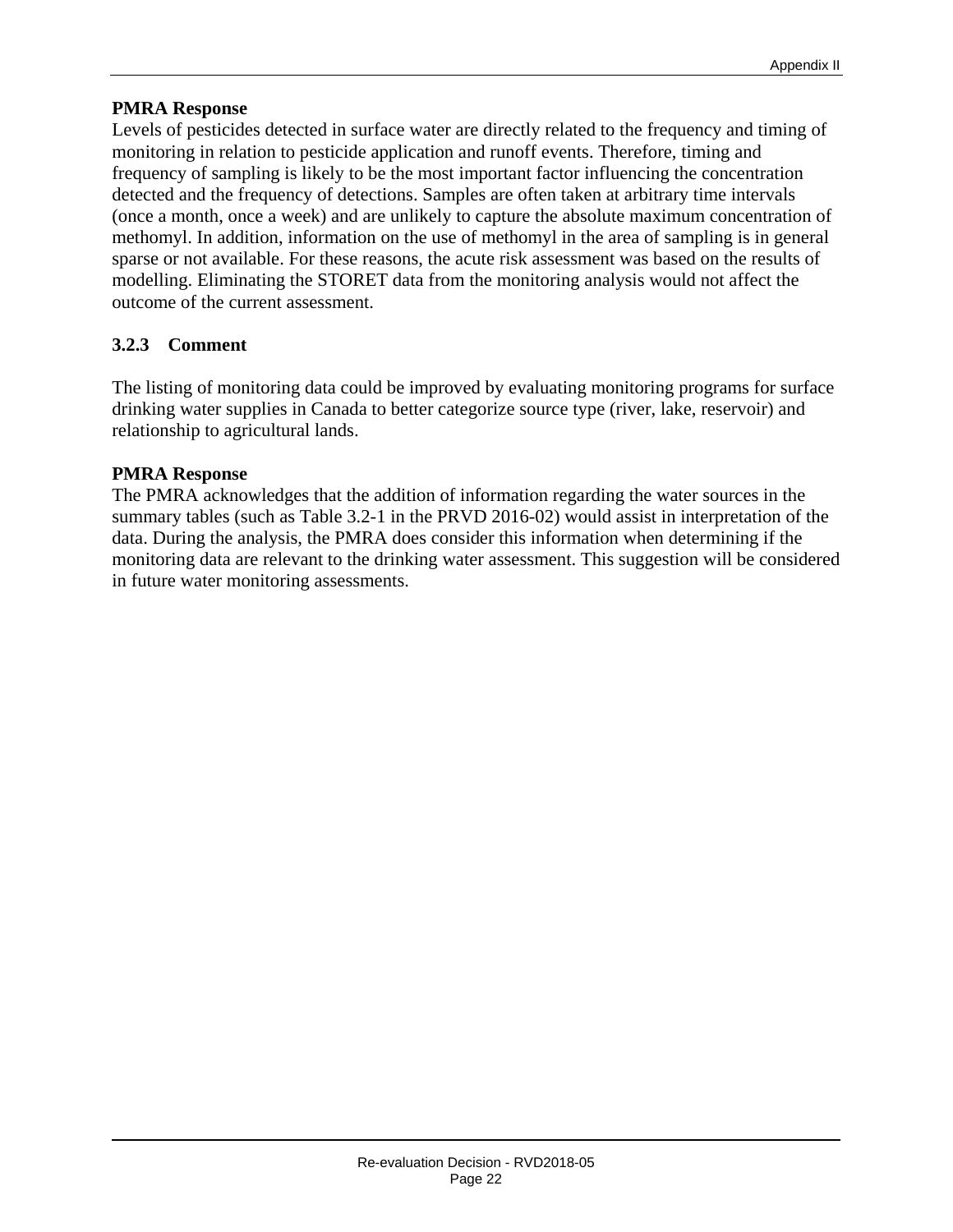## **Appendix III Label Amendments for End-use Products Containing Methomyl**

The label amendments presented below do not include all label requirements for individual enduse products, such as first aid statements, disposal statements, precautionary statements and supplementary protective equipment. Information on labels of currently registered products should not be removed unless it contradicts the label statements provided below.

#### **Statements To Protect Human Health**

#### 1. **Commercial Class Products**

#### a. Under TOXICOLOGICAL INFORMATION, **add:**

"Methomyl is a carbamate which is a cholinesterase inhibitor. Typical symptoms of overexposure to cholinesterase inhibitors include malaise, muscle weakness, dizziness and sweating. Headache, salivation, nausea, vomiting, abdominal pain and diarrhea are often prominent. A life-threatening poisoning is signified by loss of consciousness, incontinence, convulsions and respiratory depression with a secondary cardiovascular component. Treat symptomatically. If exposed, plasma and red blood cell cholinesterase tests may indicate degree of exposure (baseline data are useful). However, if a blood sample is taken several hours after exposure, it is unlikely that blood cholinesterase activities will be depressed, due to rapid reactivation of cholinesterase. Atropine, only by injection, is the preferable antidote. Do not use pralidoxime. In cases of severe acute poisoning, use antidotes immediately after establishing an open airway and respiration. With oral exposure, the decision of whether to induce vomiting or not should be made by an attending physician."

## b. Under PRECAUTION STATEMENTS, **add**, as applicable: "THIS PRODUCT IS NOT TO BE USED INSIDE OR AROUND HOMES, OR ANY OTHER PLACE WHERE CHILDREN OR PETS ARE LIKELY TO BE PRESENT."

**"**Wear cotton coveralls over a long-sleeved shirt, long pants, shoes plus socks and chemical-resistant gloves."

#### 2. **Restricted Class Product (Reg. No. 10868)**

#### a. Under PRECAUTION STATEMENTS,

#### **i. add**:

"Apply only when the potential for drift to areas of human habitation or areas of human activity (houses, cottages, schools and recreational areas) is minimal. Take into consideration wind speed, wind direction, temperature inversions, application equipment and sprayer settings."

#### ii. **replace**:

"Wear coveralls over a long-sleeved shirt and long pants, chemical resistant gloves, socks, chemical resistant footwear, goggles or face shield, and either a respirator with a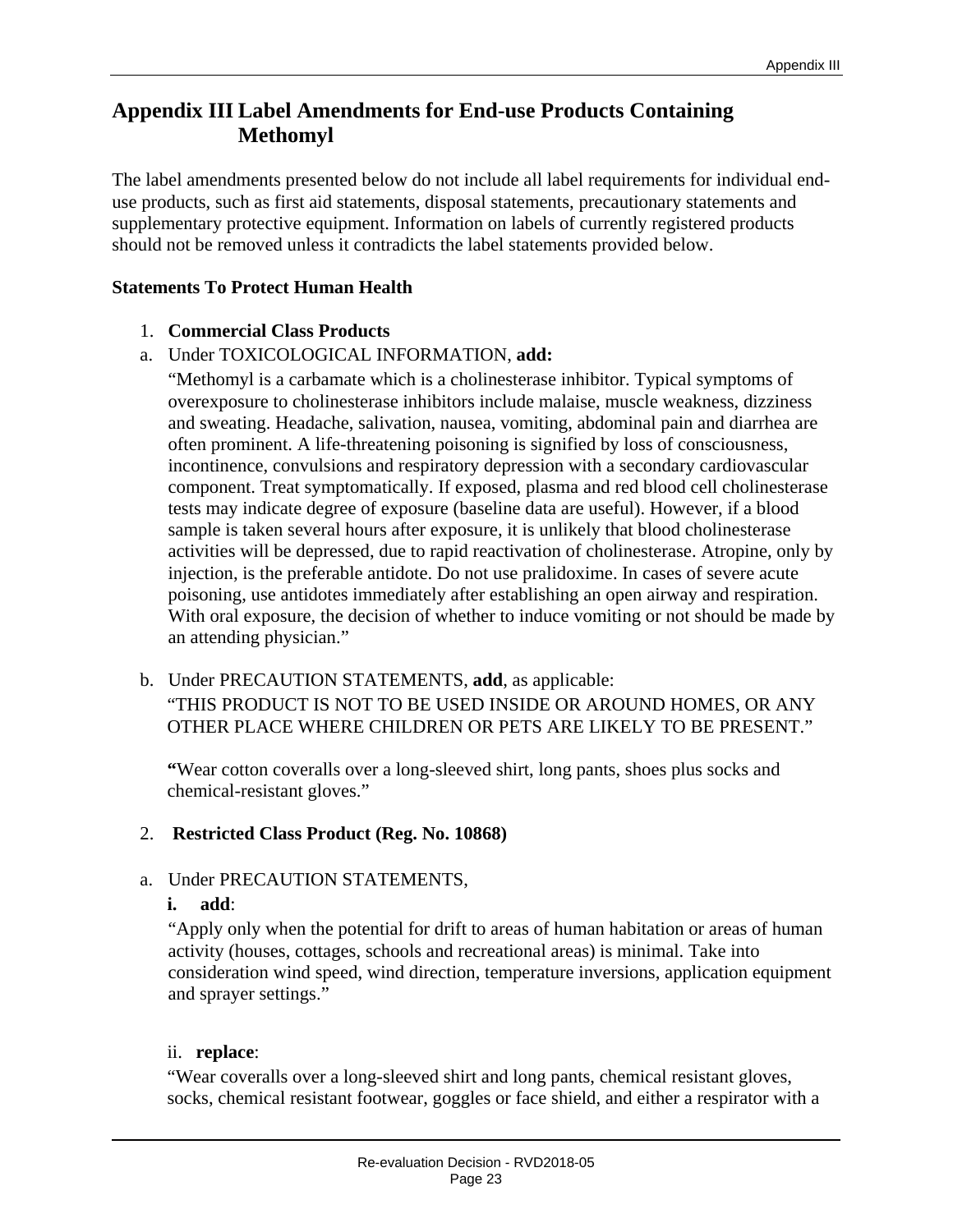NIOSH/MSHA/MHSE approved organic-vapour-removing cartridge with a prefilter approved for pesticides OR a NIOSH/MSHA/BHSE approved canister approved for pesticides during mixing, loading, application, clean-up and repair."

#### **with**:

"Wear coveralls over a long-sleeved shirt and long pants, chemical-resistant gloves, socks, chemical resistant footwear, goggles or face shield, and a respirator with a NIOSHapproved organic-vapour-removing cartridge with a prefilter approved for pesticides OR a NIOSH-approved canister approved for pesticides during mixing, loading, application, clean-up and repair."

#### iii. **add**:

**Handheld Application**: "For mechanically-pressurized handguns: Do not handle more than 2.36 kg ai in a day (485 L at the rate of 0.486 kg a.i./ha and spray volume of 100 L/ha). These restrictions are in place to minimize exposure to individual applicators. Application may need to be performed over multiple days or using multiple applicators."

#### b. Under DIRECTIONS FOR USE,

i. **add**:

"For outdoor use only."

"DO NOT enter or allow worker entry into treated areas during the Restricted Entry Interval (REI) of 12 hours."

"DO NOT apply methomyl on broccoli, Brussels sprouts, cabbage, cauliflower and sweet corn after August 15th to reduce the potential for this product to enter groundwater."

#### "**DO NOT GRAZE OR HARVEST FOR LIVESTOCK FEED**"

- ii. **Remove** all text and the tables associated with REIs (page 11).
- c. In the minor use box labelled "NOTE TO USER: READ THE FOLLOWING BEFORE USING THIS PRODUCT FOR THE INDICATED SPECIAL USE APPLICATIONS" on page 12, **remove** text and table related to REIs and **add**:

"For outdoor use only."

"DO NOT enter or allow worker entry into treated areas during the Restricted Entry Interval (REI) of 12 hours."

"DO NOT apply methomyl on sweet corn after August 15th to reduce the potential for this product to enter groundwater."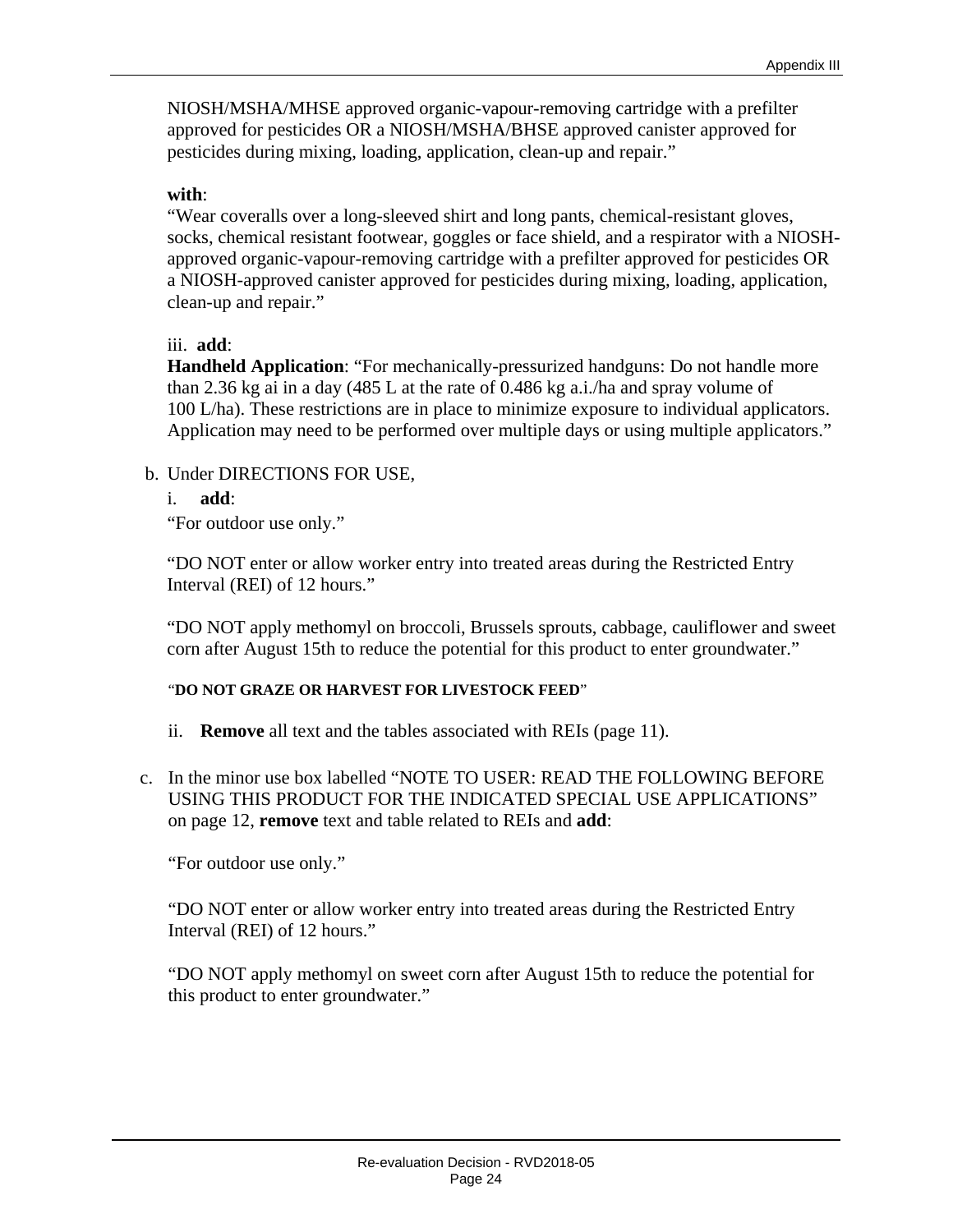#### 4. **Commercial and Restricted Class Products**

a. Under DIRECTIONS FOR USE, **add**:

"Not for use in residential areas. Residential areas are defined as sites where bystanders including children may be potentially exposed during or after application. This includes around homes, school, parks, playgrounds, playing fields, public buildings or any other areas where the general public including children could be exposed."

#### b. Under PRECAUTIONS, **add**:

"May be fatal if swallowed, inhaled or absorbed through the skin or eyes."

#### **Statements To Protect The Environment**

#### **1. Restricted Class Products**

a. Add to ENVIRONMENTAL HAZARDS:

Toxic to aquatic organisms. Observe buffer zones specified under DIRECTIONS FOR USE.

Toxic to birds and small wild mammals. Any spilled or exposed granules must be incorporated into the soil or otherwise cleaned-up from the soil surface.

Toxic to bees. Bees can be exposed to direct treatment, drift, or residues on flowering crops or weeds.

DO NOT apply this product to flowering crops if bees are visiting the treatment area. Minimize spray drift to reduce harmful effects on bees in habitats close to the application site.

Toxic to certain beneficial insects. Minimize spray drift to reduce harmful effects on beneficial insects in habitats next to the application site such as hedgerows and woodland. Integrated Pest Management (IPM) users should use precaution to avoid application of methomyl insecticide coinciding with the presence of beneficial invertebrates.

This product demonstrates the properties and characteristics associated with chemicals detected in ground water. The use of methomyl insecticide in areas where soils are permeable, particularly where the water table is shallow, may result in ground water contamination.

To reduce runoff from treated areas into aquatic habitats avoid application to areas with a moderate to steep slope, compacted soil, or clay.

Avoid application when heavy rain is forecast.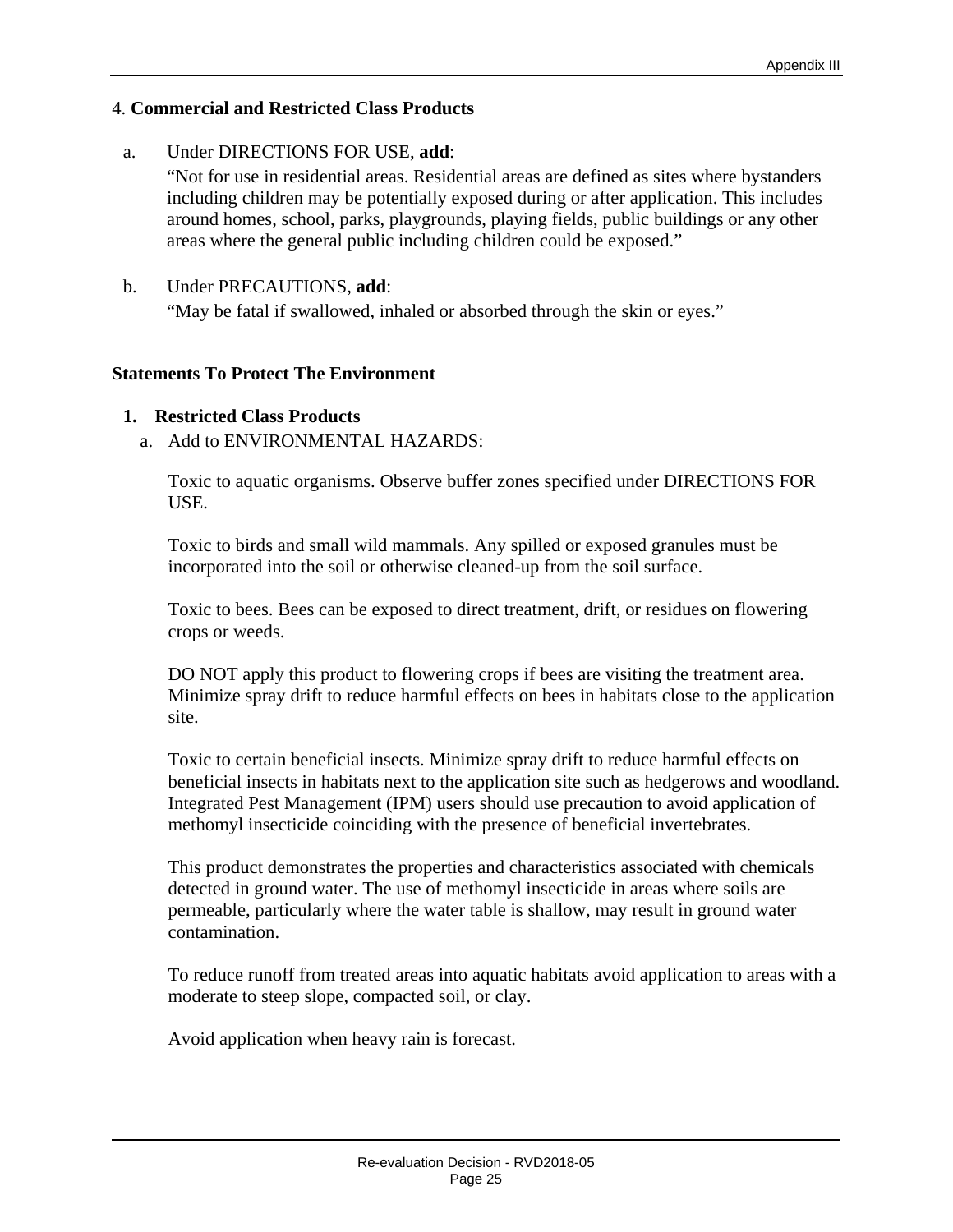Contamination of aquatic areas as a result of runoff may be reduced by including a vegetative strip between the treated area and the edge of the water body.

b. Add to DIRECTIONS FOR USE:

Airblast application: **DO NOT** apply during periods of dead calm. Avoid application of this product when winds are gusty. **DO NOT** direct spray above plants to be treated. Turn off outward pointing nozzles at row ends and outer rows. **DO NOT** apply when wind speed is greater than 16 km/h at the application site as measured outside of the treatment area on the upwind side.

#### **Buffer zones:**

Use of the following spray methods or equipment **DO NOT** require a buffer zone: handheld or backpack sprayer and spot treatment.

The buffer zones specified in the table below are required between the point of direct application and the closest downwind edge of sensitive freshwater habitats (such as lakes, rivers, sloughs, ponds, prairie potholes, creeks, marshes, streams, reservoirs and wetlands) and estuarine/marine habitats.

|                  |                                  |                          | <b>Buffer Zones (metres) Required for the Protection of:</b> |                                      |                                                |                     |  |  |  |
|------------------|----------------------------------|--------------------------|--------------------------------------------------------------|--------------------------------------|------------------------------------------------|---------------------|--|--|--|
| <b>Method of</b> | Crop                             |                          |                                                              | <b>Freshwater Habitat of Depths:</b> | <b>Estuarine/Marine Habitats of</b><br>Depths: |                     |  |  |  |
| application      |                                  |                          | <b>Greater than</b><br><b>Less than</b>                      |                                      | <b>Less than</b>                               | <b>Greater than</b> |  |  |  |
|                  |                                  |                          | 1 <sub>m</sub>                                               | 1 <sub>m</sub>                       | 1 <sub>m</sub>                                 | 1 <sub>m</sub>      |  |  |  |
| Airblast         | Balsam fir<br>and spruce<br>in   | Early<br>growth<br>stage | 45                                                           | 35                                   | 25                                             | 15                  |  |  |  |
|                  | Christmas<br>tree<br>plantations | Late<br>growth<br>stage  | 35                                                           | 25                                   | 15                                             | 5                   |  |  |  |
| Ground           | Cole crops                       |                          | 25                                                           | 10                                   | 5                                              | 3                   |  |  |  |
| boom.            | Corn                             |                          | 20                                                           | 10                                   | 5                                              | 3                   |  |  |  |
|                  | Peas                             |                          | 15                                                           | 10                                   | 4                                              | $\overline{c}$      |  |  |  |

#### **Buffer Zone Table**

For tank mixes, consult the labels of the tank-mix partners and observe the largest (most restrictive) buffer zone of the products involved in the tank mixture and apply using the coarsest spray (ASAE) category indicated on the labels for those tank mix partners.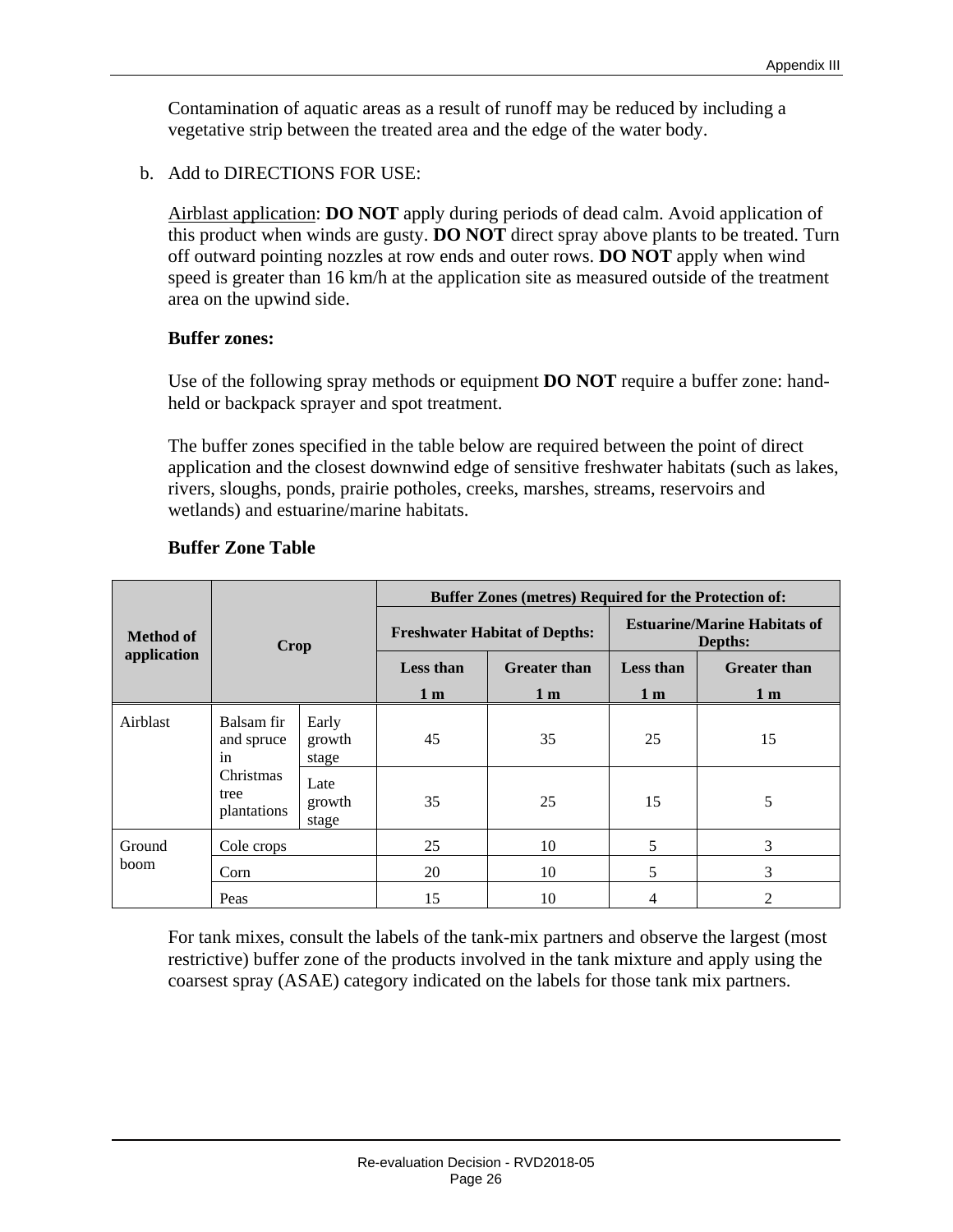## **ADDITIONAL LABEL STATEMENTS**

#### **Restricted Class Product (Reg. No. 10868)**

1. **Remove** the following uses: balsam fir and spruce in farm woodlots and rights-of-way, apples, barley, canola, flax, lettuce, oats, potatoes, snap beans, tobacco, tomato, and wheat.

2. Under Restricted Uses -Directions For Use (page 6), **replace**:

"LANNATE® Toss-N-Go® Insecticide is a dry powder contained within a water-soluble bag, to be dissolved in water for application by ground or air equipment. Use air application only where recommended. Use only in commercial plantings; do not use in home plantings"

#### **with:**

"LANNATE<sup>®</sup> Toss-N-Go<sup>®</sup> Insecticide is a dry powder contained within a water-soluble bag, to be dissolved in water for application by ground equipment. Use only in commercial plantings."

3. Under Application (page 6), **replace**:

"Apply at the recommended rates when insects first appear. Apply at 5 to 7 day intervals. Apply the low rates on small plants, small insects and light infestations of insects. Early morning or late evening sprays are recommended"

#### **with**:

"Apply at the recommended rates when insects first appear. Apply the low rates on small plants, when insects are small in size and light infestations of insects. Early morning or late evening sprays are recommended."

4. Under Ground Application (page 6), **replace**:

"Use sufficient water to obtain thorough, uniform coverage. Suggested water volumes for conventional ground applications are: 250 to 850 L/ha for broccoli, cauliflower, Brussel sprouts, cabbage, lettuce, tomatoes, and potatoes; 100 L/ha for flax and canola; 100 to 350 L/ha for wheat, oats, barley, snapbeans and peas; 240 to 900 L/ha for sweet corn; 200 to 450 L/ha for tobacco. Rates per hectare for apples are based on using a volume of 3000 litres per hectare"

#### **with**:

"Ground application: Use sufficient water to obtain thorough, uniform coverage. Suggested water volumes for conventional ground applications are: 250 to 850 L/ha for broccoli, cauliflower, Brussel sprouts and cabbage; 100 to 350 L/ha for succulent shelled peas; and 240 to 900 L/ha for sweet corn."

5. **Remove** the following statements (page 6):

"Aerial Application: Apply only by fixed-wing or rotary aircraft equipment, which has been functionally and operationally calibrated for the atmospheric conditions of the area and the application rates and conditions of this label. Label rates, conditions and precautions are product specific. Read and understand the entire label before opening this product. Apply only at the rate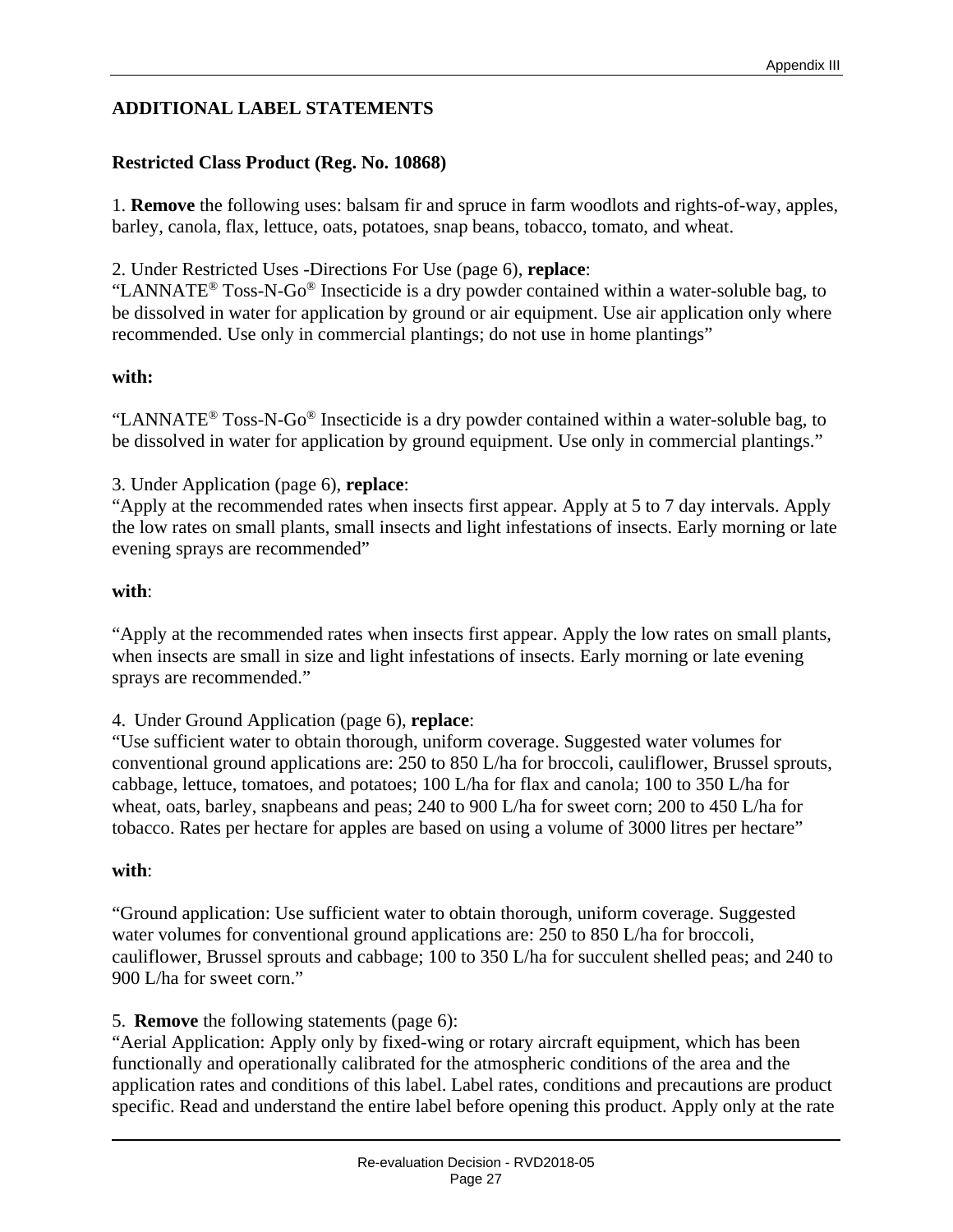recommended for aerial application on this label. Where no rate for aerial application appears for the specific use, this product cannot be applied by any type of aerial equipment. Ensure uniform application. To avoid streaked, uneven or overlapped application, use appropriate marking devices.

#### **Use Precautions:**

Apply only when meteorological conditions at the treatment site allow for complete and even crop coverage. Apply only under conditions of good practice specific to aerial application as outlined in the National Aerial Pesticide Application Manual, developed by the Federal/Provincial/Territorial Committee on Pest Management and Pesticides.

Do not apply to any body of water. Avoid drifting of spray onto any body of water or other nontarget areas. Specified buffer zones should be observed. Coarse sprays are less likely to drift, therefore, avoid combinations of pressure and nozzle type that will result in fine particles (mist). Do not apply during periods of dead calm or when wind velocity and direction pose a risk of spray drift. Do not spray when the wind is blowing towards a nearby sensitive crop, garden, terrestrial habitat (such as shelter-belt) or aquatic habitat.

#### **Operator Precautions:**

Do not allow the pilot to mix chemicals to be loaded onto the aircraft. Loading of premixed chemicals with a closed system is permitted. It is desirable that the pilot have communication capabilities at each treatment site at the time of application. The field crew and the mixer/loaders must wear chemical resistant gloves, coveralls and goggles or face shield during mixing/loading, cleanup and repair. Follow the more stringent label precautions in cases where the operator precautions exceed the generic label recommendations on the existing ground boom label. All personnel on the job site must wash hands and face thoroughly before eating and drinking. Protective clothing, aircraft cockpit and vehicle cabs must be decontaminated regularly."

#### 6. Under Product Specific Precautions (page 7), **replace**:

"Read and understand the entire label before opening this product. If you have questions, call the manufacturer at 1-800-667-3925 or obtain technical advice from the distributor or your provincial agricultural representative. Application of this specific product must meet and/or conform to the following: Pilot should not assist in the mixing and loading operations. Apply a minimum of 22.5 L of water per hectare"

#### **with**:

"Read and understand the entire label before opening this product. If you have questions, call the manufacturer at 1-800-667-3925 or obtain technical advice from the distributor or your provincial agricultural representative."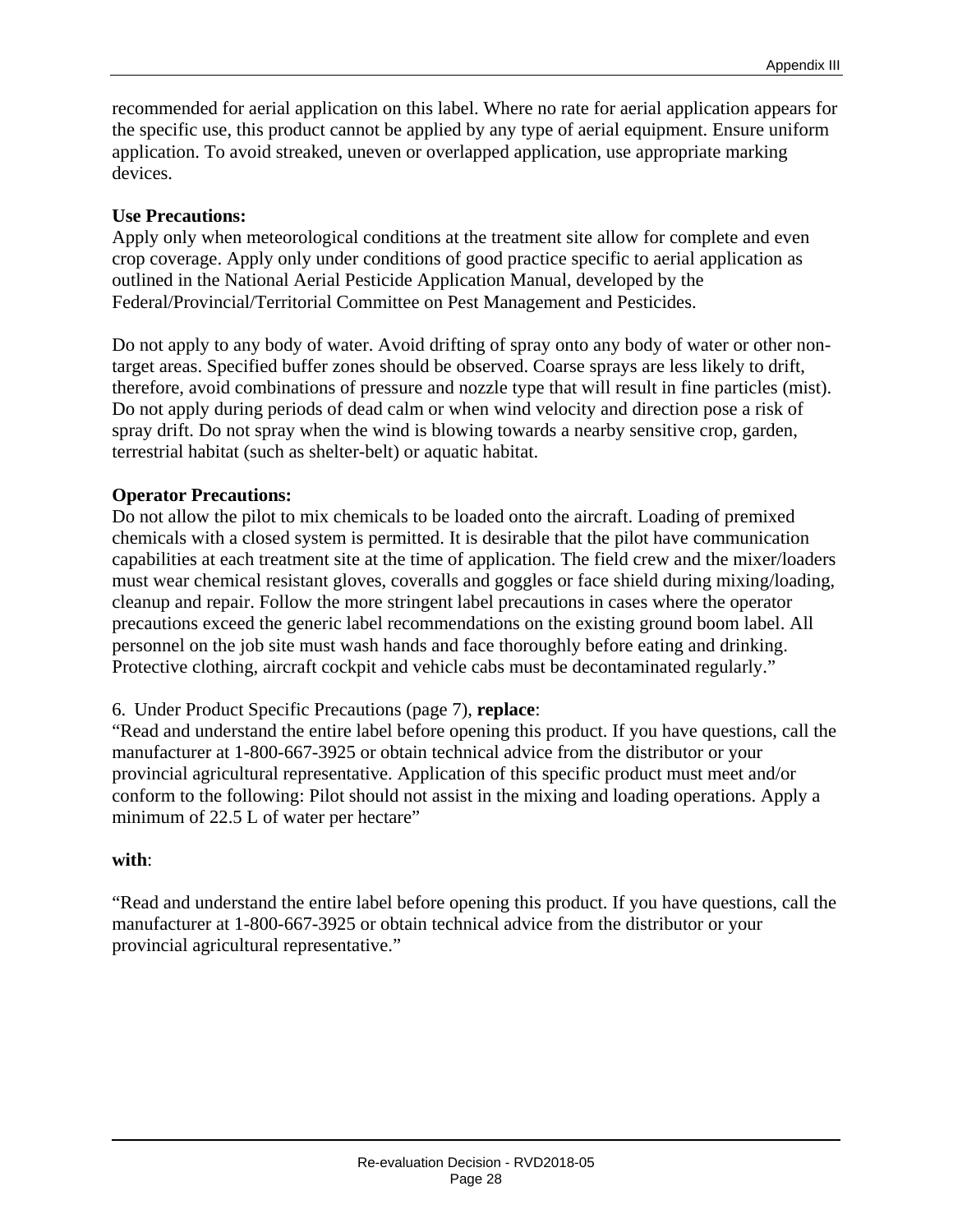7. **Replace** the Crop method of Application table (Page 7), with the following table:

| Site $(s)$                 | Pest $(s)$                                                         | <b>Product</b><br>Rate<br>(grams)<br>product /<br>ha) | <b>Maximum</b><br><b>Number of</b><br><b>Application</b><br>per Year | <b>PHI</b>     | <b>Application instructions</b>                                                                                                                                                                                                                                                                                                                                                                                                                                                                                                                                                                                                                                                                                                                                                                                                |
|----------------------------|--------------------------------------------------------------------|-------------------------------------------------------|----------------------------------------------------------------------|----------------|--------------------------------------------------------------------------------------------------------------------------------------------------------------------------------------------------------------------------------------------------------------------------------------------------------------------------------------------------------------------------------------------------------------------------------------------------------------------------------------------------------------------------------------------------------------------------------------------------------------------------------------------------------------------------------------------------------------------------------------------------------------------------------------------------------------------------------|
| <b>Broccoli</b>            | Cabbage looper,<br>imported<br>cabbageworm,<br>diamondback<br>moth | 270-540                                               | $\mathbf{1}$                                                         | 7              | Ground application only. Use only in<br>commercial plantings. Latest application<br>date is August 15. Maximum one<br>application/year.<br>Use sufficient water to obtain thorough,<br>uniform coverage. Suggested water                                                                                                                                                                                                                                                                                                                                                                                                                                                                                                                                                                                                       |
| <b>Brussels</b><br>sprouts | Cabbage looper,<br>imported<br>cabbageworm,<br>diamondback<br>moth | 270-540                                               | 1                                                                    | 7              | volumes for conventional ground<br>applications are: 250 to 850 L/ha for<br>broccoli, cauliflower, Brussel sprouts and<br>cabbage.                                                                                                                                                                                                                                                                                                                                                                                                                                                                                                                                                                                                                                                                                             |
| <b>Brussels</b><br>sprouts | Slugs (larvae of<br>grey garden slugs)                             | 775                                                   |                                                                      | 30             | Applications timing for cabbage looper,<br>imported cabbageworm, diamondback                                                                                                                                                                                                                                                                                                                                                                                                                                                                                                                                                                                                                                                                                                                                                   |
| Cabbage                    | Cabbage looper,<br>imported<br>cabbageworm,<br>diamondback<br>moth | 270-540                                               | $\mathbf{1}$                                                         | $\mathbf{1}$   | moth: Apply at the recommended rates<br>when insects first appear. Apply the low<br>rates on small plants, when insects are<br>small in size and light infestations of<br>insects. Early morning or late evening                                                                                                                                                                                                                                                                                                                                                                                                                                                                                                                                                                                                               |
| Cauliflower                | Cabbage looper,<br>imported<br>cabbageworm,<br>diamondback<br>moth | 270-540                                               | $\mathbf{1}$                                                         | $\overline{7}$ | sprays are recommended.<br>Application timing for slugs (larvae of<br>grey garden slug): use sufficient water<br>volumes to obtain good coverage. Make<br>application late in the evening.                                                                                                                                                                                                                                                                                                                                                                                                                                                                                                                                                                                                                                     |
| Sweet corn                 | Aphids<br>Corn earworm<br>European corn<br>borer                   | 430-620<br>430-625<br>625                             | $\mathbf{1}$                                                         | 3              | Ground application only. Latest<br>application date is August 15. Maximum<br>one application/year.<br>Use sufficient water to obtain thorough,<br>uniform coverage. Suggested water<br>volumes for conventional ground<br>applications are: 240 to 900 L/ha.<br>Aphids: Apply during hot weather.<br>Corn earworm: Application to begin when<br>25% of the ears show silk. Direct sprays to<br>the silks.<br>European corn borer: Application to begin<br>when egg masses begin to hatch, but no<br>later than when the first feeding damage is<br>seen on leaves. Sprays should be directed<br>into the whorl of the plant. After tassels<br>appear, direct spray at the ear zone. In<br>areas where the second generation borers<br>may be a problem, late plantings should be<br>treated before tassels are visible. Latest |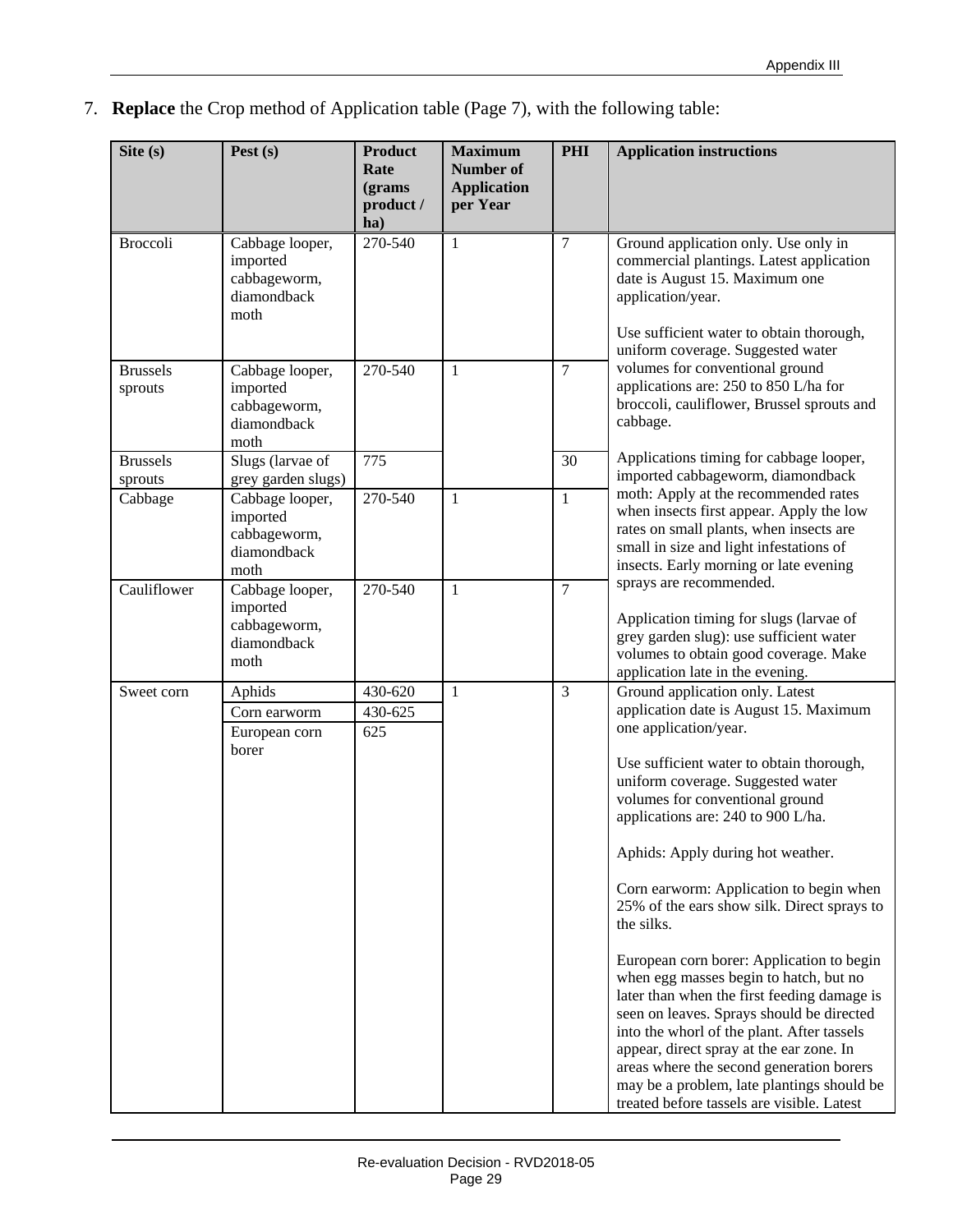| Site $(s)$               | Pest $(s)$                   | <b>Product</b><br>Rate<br>(grams)<br>product /<br>ha) | <b>Maximum</b><br>Number of<br><b>Application</b><br>per Year | <b>PHI</b> | <b>Application instructions</b>                                                                                                                                                                                                                                                                                                                                                                                                                                |
|--------------------------|------------------------------|-------------------------------------------------------|---------------------------------------------------------------|------------|----------------------------------------------------------------------------------------------------------------------------------------------------------------------------------------------------------------------------------------------------------------------------------------------------------------------------------------------------------------------------------------------------------------------------------------------------------------|
|                          |                              |                                                       |                                                               |            | timing of application is early silk stage.                                                                                                                                                                                                                                                                                                                                                                                                                     |
| Succulent<br>shelled pea | Alfalfa looper,<br>pea aphid | 510                                                   | 1                                                             | 1          | Ground application only. Maximum one<br>application/year.<br>Use sufficient water to obtain thorough,<br>uniform coverage. Suggested water<br>volumes for conventional ground<br>applications are: 100 to 350 L/ha for<br>succulent shelled peas.<br>Apply when insects first appear. Apply the<br>low rates on small plants, when insects are<br>small in size and light infestations of<br>insects. Early morning or late evening<br>sprays are recommended. |

#### 8. **Remove** the following (page 11):

"\* Do not apply to Early MacIntosh, Wealthy or Summer Glo Apple varieties. Do not graze livestock in orchard for 10 days after treatment.

\*\* Pilot should not assist in the mixing and loading operations. Apply a minimum of 22.5 L water per ha.

\*\*\* LANNATE ® Toss-N-Go® Insecticide may be applied with a sucker control agent. Use on limited acreage until safety to crop is determined.

\*\*\*\* Consult Canadian or Provincial Forestry Service for timing and spray concentrations."

- 9. In the minor use box labelled "NOTE TO USER: READ THE FOLLOWING BEFORE USING THIS PRODUCT FOR THE INDICATED SPECIAL USE APPLICATIONS" on page 11,
	- **a. Replace** "For control of brown marmorated stink bug in apples and suppression of brown marmorated stink bug in peas, wheat, oats, barley, snap beans, sweet corn and tomatoes"

#### **with:**

"For suppression of brown marmorated stink bug in succulent shelled peas and sweet corn." **b.** In the Crop method of application table, **remove** the following crops from the table: apples,

- wheat, oats, barley, snap beans, and tomatoes.
- **c. Replace** column titled: "Crop/Method of application G-Ground A-Air" with: "Crop/Method of application Ground Only"
- **d.** In the "Max Number of Applications per Year" column for sweet corn, **replace** "3" **with** "1" and **add** "Latest application date is August 15."
- **e.** Under the Crop/Method of Application table, **replace**: "Apply when insects first appear. Continue applications at 5-7 day intervals if monitoring indicates the need. \* Do not apply to Early MacIntosh, Wealthy or Summer Glo Apple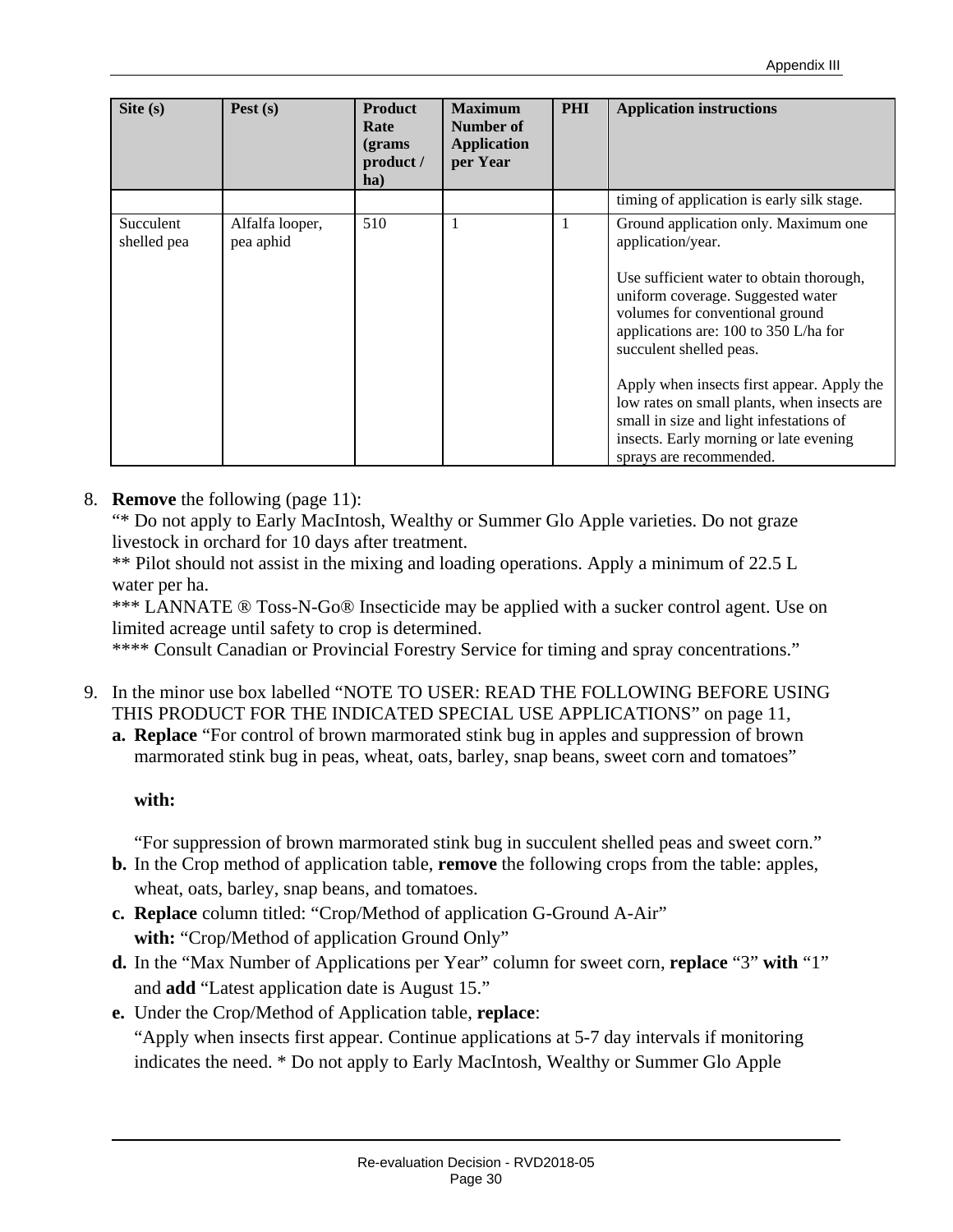varieties. Do not graze livestock in orchard for 10 days after treatment. \*\* Pilot should not assist in the mixing and loading operations. Apply a minimum of 22.5 L water per ha"

**with:**

"Apply when insects first appear."

10. **Remove** the following text from page 13, "Aerial application: **DO NOT** apply during periods of dead calm. Avoid application of this product when winds are gusty. **DO NOT** apply when wind speed is greater than 16 km/h at flying height at the site of application. **DO NOT** apply with spray droplets smaller than the American Society of Agricultural Engineers (ASAE) fine classification.

To reduce drift caused by turbulent wingtip vortices, the nozzle distribution along the spray boom length **MUST NOT** exceed 65 % of the wing- or rotorspan."

11. Remove reference to Aerial application in the buffer zone table on page 13.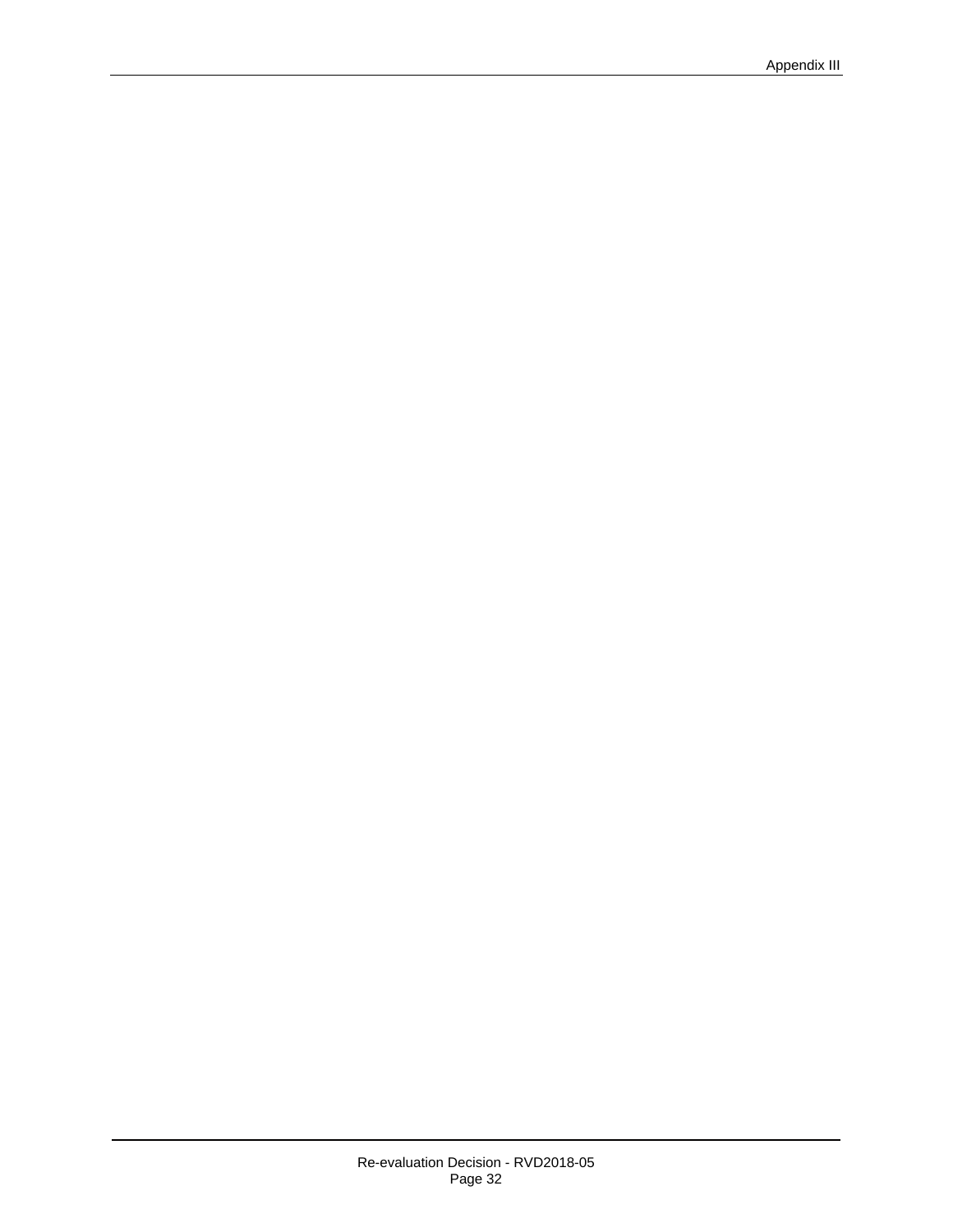## **Appendix IV Dietary Exposure and Risk Estimates for Methomyl\***

|                                 | Acute Dietary $(99.9h$ percentile) <sup>1</sup> |    |                 |       |  |  |  |
|---------------------------------|-------------------------------------------------|----|-----------------|-------|--|--|--|
| <b>Population Subgroup</b>      | <b>Food only</b><br>%ARfD<br><b>Exposure</b>    |    | $Food + Water$  |       |  |  |  |
|                                 |                                                 |    | <b>Exposure</b> | %ARfD |  |  |  |
|                                 | (mg/kg bw)                                      |    | (mg/kg bw)      |       |  |  |  |
| <b>General Population</b>       | 0.000158                                        | 23 | 0.000181        | 26    |  |  |  |
| All Infants $(< 1$ year<br>old) | 0.000448                                        | 64 | 0.000506        | 72    |  |  |  |
| Children 1-2 years old          | 0.000534                                        | 76 | 0.000547        | 78    |  |  |  |
| Children 3-5 years old          | 0.000389                                        | 56 | 0.000364        | 52    |  |  |  |
| Children 6-12 years old         | 0.000238                                        | 34 | 0.000235        | 34    |  |  |  |
| Youth 13-19 years old           | 0.000087                                        | 12 | 0.000108        | 15    |  |  |  |
| Adults 20-49 years old          | 0.000095                                        | 16 | 0.000118        | 17    |  |  |  |
| Adults 50-99 years old          | 0.000186                                        | 27 | 0.000197        | 28    |  |  |  |
| Females 13-49 years old         | 0.000108                                        | 16 | 0.000128        | 18    |  |  |  |

#### **Table 1 Summary of Acute Dietary Exposure and Risk from Methomyl**

<sup>1</sup> Acute Reference Dose (ARfD) of 0.0007 mg/kg bw.

#### **Table 2 Summary of Chronic Dietary Exposure and Risk from Methomyl**

| <b>Population Subgroup</b>      | Chronic Dietary <sup>1</sup> |      |                  |      |  |  |
|---------------------------------|------------------------------|------|------------------|------|--|--|
|                                 | <b>Food only</b>             |      | $Food + Water$   |      |  |  |
|                                 | <b>Exposure</b>              | %ADI | <b>Exposure</b>  | %ADI |  |  |
|                                 | $(mg/kg$ bw/day)             |      | $(mg/kg$ bw/day) |      |  |  |
| <b>General Population</b>       | 0.000002                     | 0.2  | 0.000090         | 13   |  |  |
| All Infants $(< 1$ year<br>old) | 0.000002                     | 0.3  | 0.000334         | 48   |  |  |
| Children 1-2 years old          | 0.000006                     | 0.8  | 0.000128         | 18   |  |  |
| Children 3-5 years old          | 0.000004                     | 0.6  | 0.000103         | 15   |  |  |
| Children 6-12 years old         | 0.000002                     | 0.3  | 0.000076         | 11   |  |  |
| Youth 13-19 years old           | 0.000001                     | 0.1  | 0.000064         | 9    |  |  |
| Adults 20-49 years old          | 0.000001                     | 0.1  | 0.000089         | 13   |  |  |
| Adults 50+ years old            | 0.000002                     | 0.2  | 0.000087         | 13   |  |  |
| Females 13-49 years old         | 0.000001                     | 0.2  | 0.000088         | 13   |  |  |

<sup>1</sup>Acceptable Daily Intake (ADI) of 0.0007 mg/kg bw/day.

\* Based on revised use pattern.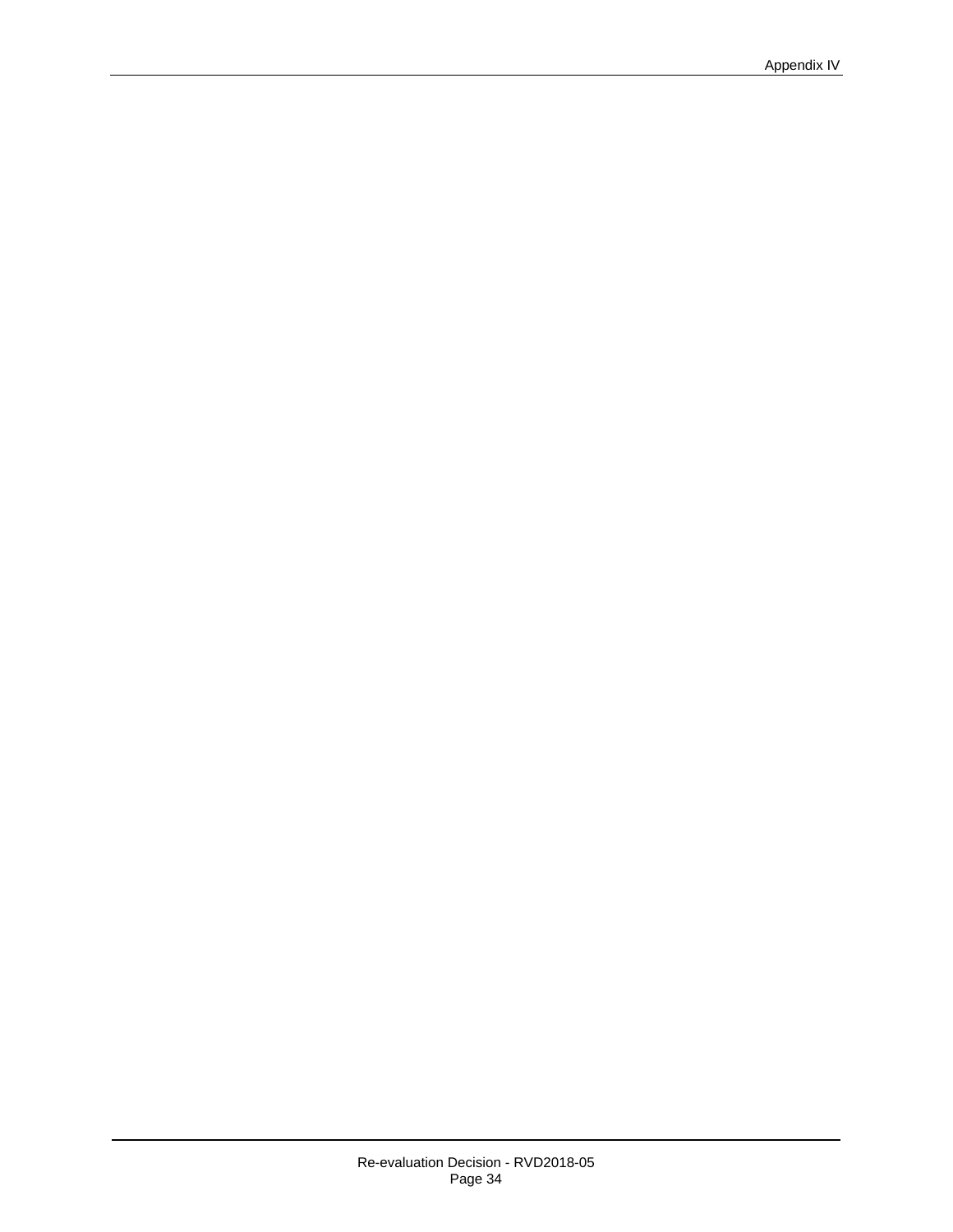## **Appendix V Environmental Exposure Estimates for Methomyl**

The following sections review the estimated environmental concentrations (EECs) of methomyl resulting from water modelling based on the revised use pattern.

Methomyl was modelled for use on cole crops, peas, corn and Christmas trees. Application information and the main environmental fate parameters used in the models are summarized in the table below.

| <b>Parameter</b>                          | <b>Cole crops</b> | Peas         | Corn         | <b>Christmas</b> |
|-------------------------------------------|-------------------|--------------|--------------|------------------|
|                                           |                   |              |              | <b>Trees</b>     |
| <b>Application Information</b>            |                   |              |              |                  |
| Maximum rate each                         | 486 and 698       | 459          | 563          | 486              |
| application (g a.i./ha)                   |                   |              |              |                  |
| Maximum number of                         | $\mathbf{1}$      | $\mathbf{1}$ | $\mathbf{1}$ | $\overline{2}$   |
| applications per year                     |                   |              |              |                  |
| Initial application dates                 | May to mid-       | May to       | May to mid-  | April and May    |
|                                           | August            | October      | August       |                  |
| Method of application                     | Foliar spray      | Foliar spray | Foliar spray | Foliar spray     |
| <b>Environmental Fate Characteristics</b> |                   |              |              |                  |
| Hydrolysis half-life at pH 7              | 378               | 378          | 378          | 378              |
| (days)                                    |                   |              |              |                  |
| Photolysis half-life in water             | $\mathbf{1}$      | $\mathbf{1}$ | $\mathbf{1}$ | $\mathbf{1}$     |
| (days)                                    |                   |              |              |                  |
| Adsorption $K_d$ (mL/g)                   | 0.24              | 0.24         | 0.24         | 0.24             |
| Aerobic soil                              | 13.3              | 13.3         | 13.3         | 13.3             |
| biotransformation half-life               |                   |              |              |                  |
| (days)                                    |                   |              |              |                  |
| Aerobic aquatic                           | 5                 | 5            | 5            | 5                |
| biotransformation half-life               |                   |              |              |                  |
| (days)                                    |                   |              |              |                  |
| Anaerobic aquatic                         | stable            | stable       | stable       | stable           |
| biotransformation half-life               |                   |              |              |                  |
| (days)                                    |                   |              |              |                  |

#### **Table 1 Major groundwater and surface water model inputs for assessment of methomyl**

#### **2.2 Aquatic Ecoscenario Assessment: Level 1 Modelling**

For Level 1 aquatic ecoscenario assessment, estimated environmental concentrations (EECs) of methomyl from runoff into a receiving water body were simulated using the Pesticide in Water Calculator (PWC) model. The PWC model simulates pesticide runoff from a treated field into an adjacent water body and the fate of a pesticide within that water body. For the Level 1 assessment, the water body consists of a 1 ha wetland with an average depth of 0.8 m and a drainage area of 10 ha. A seasonal water body was also used to assess the risk to amphibians, as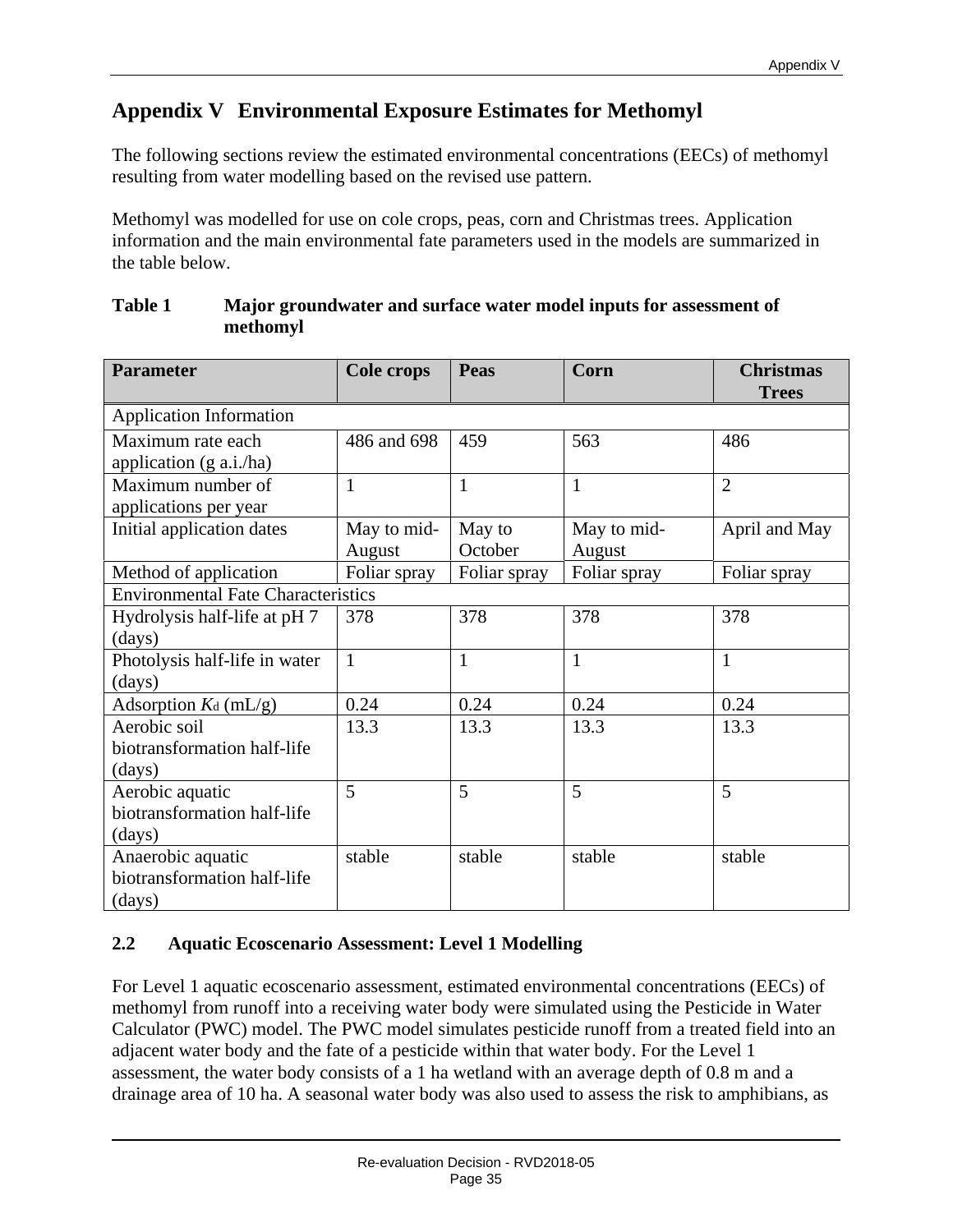a risk was identified at the screening level. This water body is essentially a scaled down version of the permanent water body noted above, but having a water depth of 0.15 m.

Five or six crop-specific regional scenarios were modelled to represent different regions of Canada. A range of initial application dates was modelled for each crop-scenario case. Table 1 lists the application information and the main environmental fate characteristics used in the simulations.

The EECs are for the portion of the pesticide that enters the water body via runoff only; deposition from spray drift is not included. The models were run for 50 years for all scenarios.

The EECs are calculated from the model output from each run as follows. For each year of the simulation, PWC calculates peak (or daily maximum) and time-averaged concentrations. The time-averaged concentrations are calculated by averaging the daily concentrations over five time periods (96-hour, 21-day, 60-day, 90-day, and 1 year). The 90<sup>th</sup> percentiles for the peak and 21 day averaging period are reported as the EECs for that period.

The largest EECs of all selected runs of a given crop are reported in Table 2 below.

|                                              | $\text{EEC}$ (µg a.i./L) |           |             |                      |  |  |
|----------------------------------------------|--------------------------|-----------|-------------|----------------------|--|--|
| Crop                                         | 0.8 m water depth        |           |             | $0.15$ m water depth |  |  |
|                                              | Peak                     | $21$ -day | <b>Peak</b> | $21$ -day            |  |  |
| Brussels sprouts $(0.486 \text{ g a.i./ha})$ | 47                       | 18        | 252         | 64                   |  |  |
| Brussels sprouts $(0.698 \text{ g a.i./ha})$ | 68                       | 26        | 362         | 92                   |  |  |
| Corn $(0.563$ g a.i./ha)                     | 95                       | 33        | 505         | 117                  |  |  |
| Peas $(0.459 \text{ g a.i./ha})$             | 67                       | 23        | 359         | 82                   |  |  |
| Christmas Trees $(2 \times 496$ g a.i./ha)   | 8.0                      | 3.9       | 43          | 12.1                 |  |  |

#### **Table 2 Level 1 aquatic ecoscenario modelling EECs (µg a.i./L) for methomyl in a water bodies 0.8 m and 0.15m deep, ignoring spray drift**